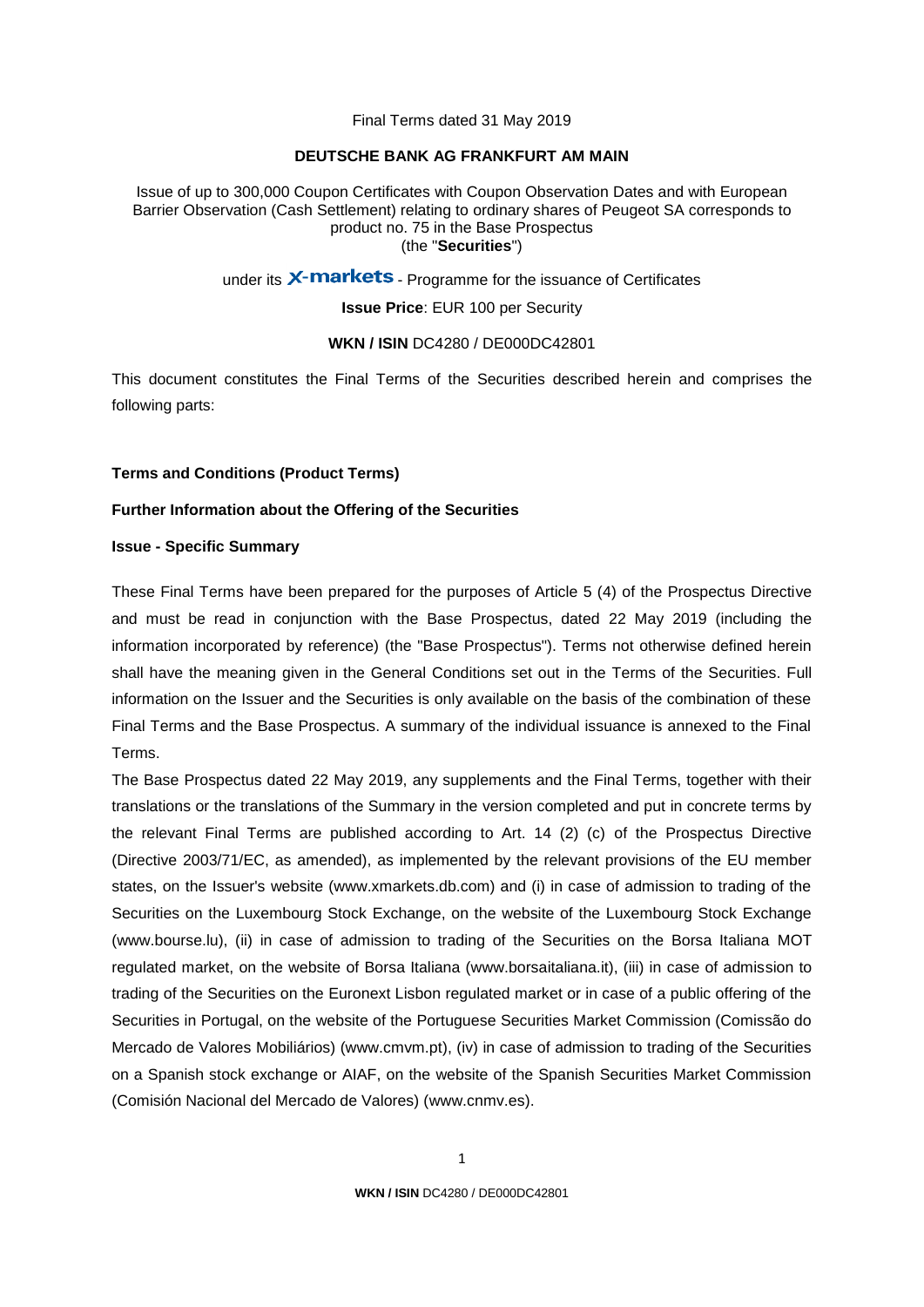In addition, the Base Prospectus dated 22 May 2019 shall be available free of charge at the registered office of the Issuer, Deutsche Bank AG, Mainzer Landstrasse 11-17, 60329 Frankfurt am Main and its London Branch, at Winchester House, 1 Great Winchester Street, London EC2N 2DB and its Milan branch, Via Filippo Turati 27, 20121 Milan, Italy.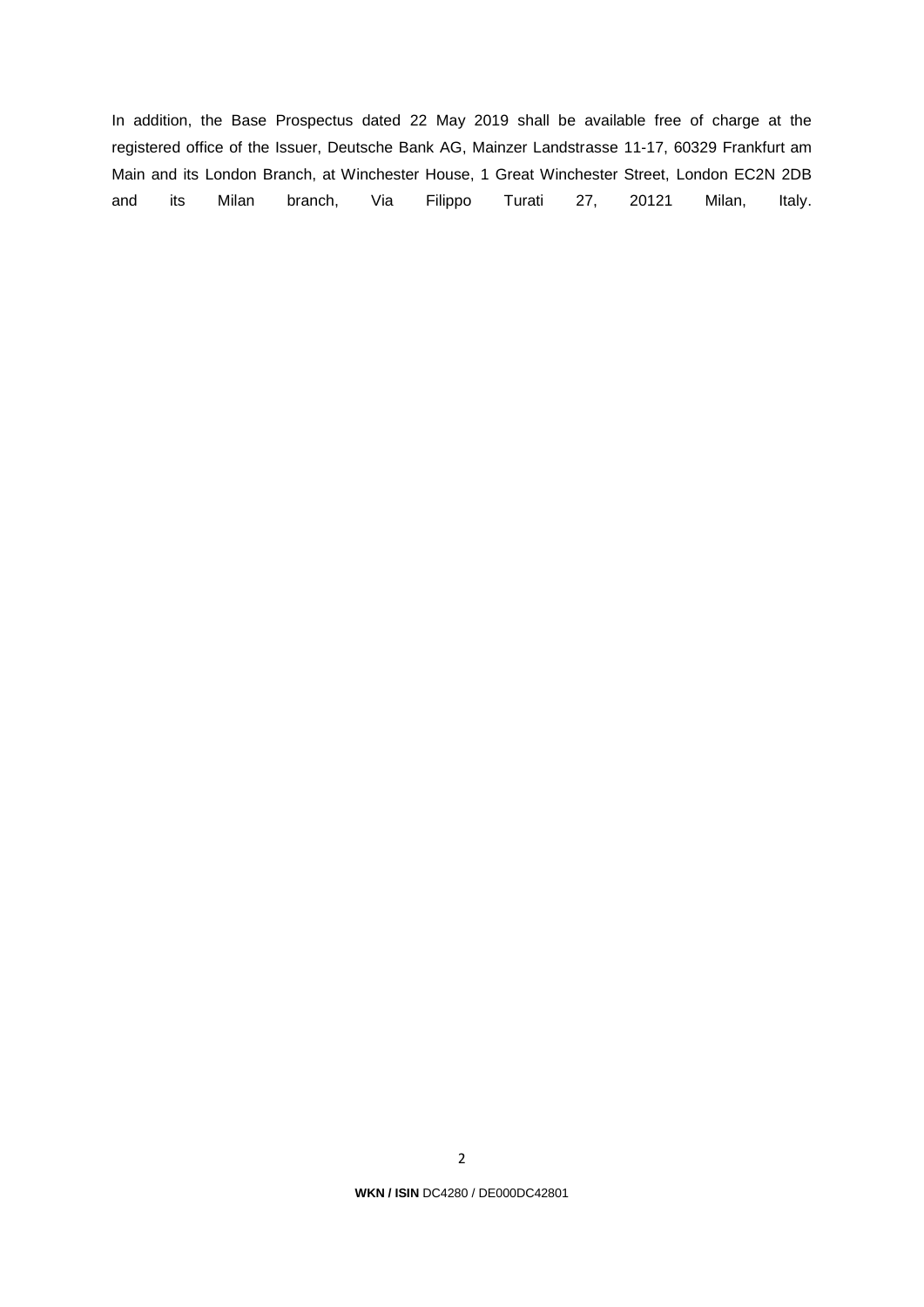# **Terms and Conditions**

The following "**Product Terms**" of the Securities shall, for the relevant series of Securities, complete and put in concrete terms the General Conditions for the purposes of such series of Securities. The Product Terms and General Conditions together constitute the "**Terms and Conditions**" of the relevant Securities.

In the event of any inconsistency between these Product Terms and the General Conditions, these Product Terms shall prevail for the purposes of the Securities.

# **General Information**

| Security Type            | Certificate /                                                                                     |
|--------------------------|---------------------------------------------------------------------------------------------------|
|                          | Coupon Certificates with Coupon Observation Dates and with European<br><b>Barrier Observation</b> |
| <b>ISIN</b>              | DE000DC42801                                                                                      |
| <b>WKN</b>               | DC4280                                                                                            |
| Valoren                  | 37095160                                                                                          |
| Common Code              | 196243224                                                                                         |
| <b>Issuer</b>            | Deutsche Bank AG, Frankfurt am Main                                                               |
| Number of the Securities | Up to 300,000 Securities                                                                          |
| <b>Issue Price</b>       | EUR 100 per Security                                                                              |
|                          |                                                                                                   |
|                          |                                                                                                   |
| <b>Underlying</b>        |                                                                                                   |
| Underlying               | Type: Share                                                                                       |
|                          | Name: ordinary shares of Peugeot, SA                                                              |
|                          | Issuer of Underlying: Peugeot, SA                                                                 |
|                          | Reference Source: Euronext Paris                                                                  |
|                          | Related Exchange: as defined in §5(5)(j) of the General Conditions                                |
|                          | RIC: PEUP.PA                                                                                      |
|                          | ISIN: FR0000121501                                                                                |
| <b>Product Details</b>   |                                                                                                   |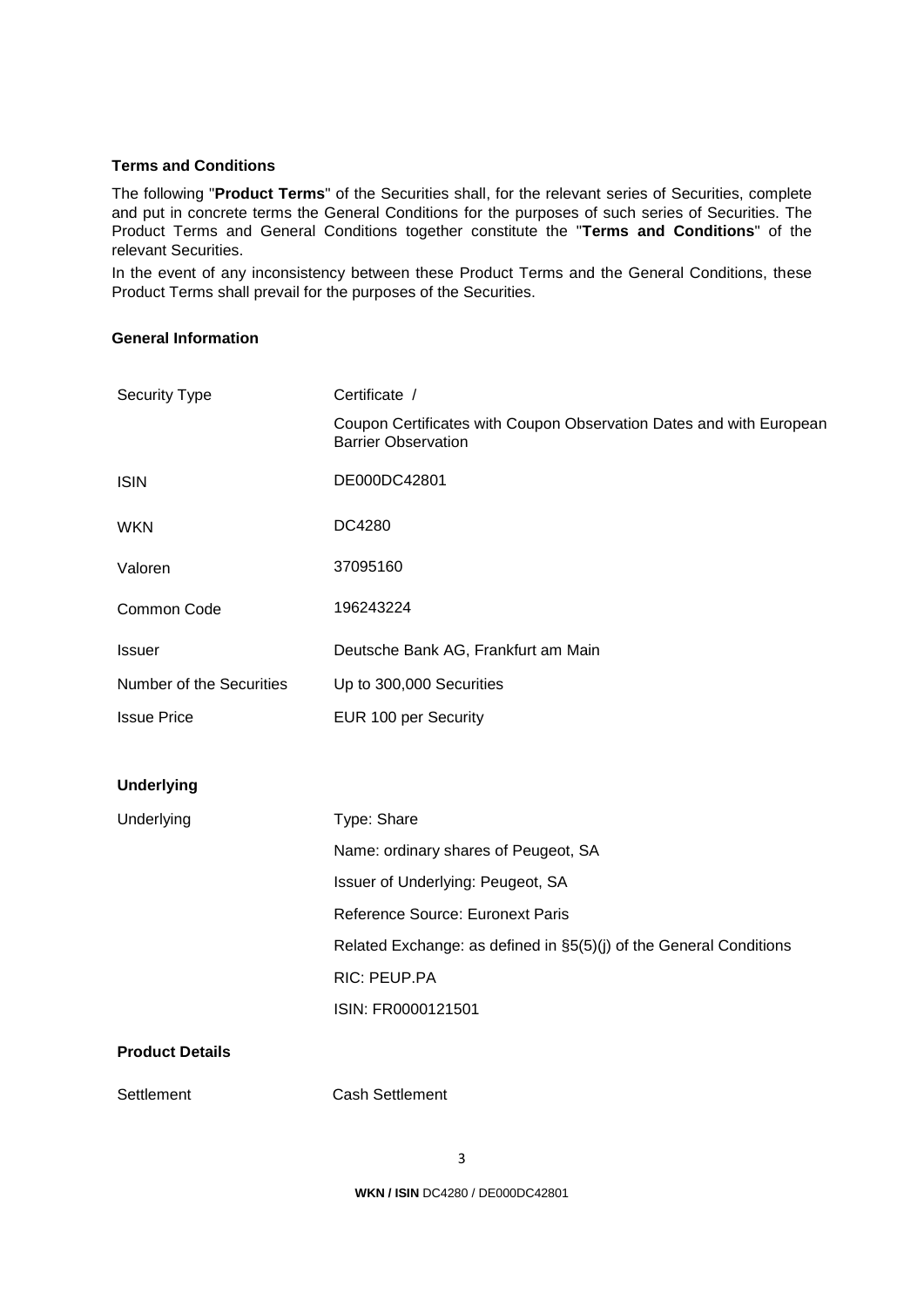| <b>Settlement Currency</b>                | Euro ("EUR")                                                                                                                                                                               |                                         |                         |                                                                                                                                                                                                  |
|-------------------------------------------|--------------------------------------------------------------------------------------------------------------------------------------------------------------------------------------------|-----------------------------------------|-------------------------|--------------------------------------------------------------------------------------------------------------------------------------------------------------------------------------------------|
| Cash Amount                               | (a)<br>If on an Observation Date the Redemption Determination Amount<br>is equal to or above the Redemption Threshold (a Redemption<br>Event), the Specified Reference Level or            |                                         |                         |                                                                                                                                                                                                  |
|                                           | (b)                                                                                                                                                                                        | if a Redemption Event has not occurred: |                         |                                                                                                                                                                                                  |
|                                           |                                                                                                                                                                                            | (i)                                     |                         | if on the Valuation Date the Barrier Determination Amount<br>is below the Barrier, an amount equal to:                                                                                           |
|                                           |                                                                                                                                                                                            |                                         |                         | the quotient of:                                                                                                                                                                                 |
|                                           |                                                                                                                                                                                            |                                         | (A)                     | the product of $(x)$ EUR 100 and $(y)$ the Final<br>Reference Level (as numerator) and                                                                                                           |
|                                           |                                                                                                                                                                                            |                                         | (B)                     | the Initial Reference Level (as denominator),                                                                                                                                                    |
|                                           |                                                                                                                                                                                            | (ii)                                    |                         | if the provisions of (i) have not been satisfied, the Specified<br>Reference Level.                                                                                                              |
| Specified Reference Level                 | <b>EUR 100</b>                                                                                                                                                                             |                                         |                         |                                                                                                                                                                                                  |
| <b>Redemption Determination</b><br>Amount |                                                                                                                                                                                            | <b>Observation Date</b>                 |                         | The official closing price of the Underlying on the Reference Source on an                                                                                                                       |
| <b>Redemption Threshold</b>               |                                                                                                                                                                                            |                                         |                         | 100 per cent. of the Initial Reference Level                                                                                                                                                     |
|                                           | Barrier Determination Amount The official closing price of the Underlying published on the Reference<br>Source                                                                             |                                         |                         |                                                                                                                                                                                                  |
| <b>Observation Date</b>                   | 29 June 2020 (the "First Observation Date"), 28 June 2021 (the "Second<br>Observation Date"), 27 June 2022 (the "Third Observation Date"), 27<br>June 2023 (the "Fourth Observation Date") |                                         |                         |                                                                                                                                                                                                  |
| <b>Barrier</b>                            | 70 per cent. of the Initial Reference Level                                                                                                                                                |                                         |                         |                                                                                                                                                                                                  |
| <b>Initial Reference Level</b>            | The Reference Level on the Initial Valuation Date                                                                                                                                          |                                         |                         |                                                                                                                                                                                                  |
| <b>Final Reference Level</b>              | The Reference Level on the Valuation Date                                                                                                                                                  |                                         |                         |                                                                                                                                                                                                  |
| Reference Level                           |                                                                                                                                                                                            |                                         |                         | In respect of any relevant day an amount (which shall be deemed to be a<br>monetary value in the Settlement Currency) equal to:                                                                  |
|                                           |                                                                                                                                                                                            |                                         |                         | the Relevant Reference Level Value on such day quoted by or published<br>on the Reference Source as specified in the information on the Underlying                                               |
| <b>Relevant Reference Level</b><br>Value  |                                                                                                                                                                                            |                                         |                         | The official closing price of the Underlying on the Reference Source                                                                                                                             |
| Coupon                                    |                                                                                                                                                                                            |                                         |                         |                                                                                                                                                                                                  |
| <b>Coupon Payment</b>                     |                                                                                                                                                                                            |                                         | Coupon Payment applies. |                                                                                                                                                                                                  |
|                                           | (a)                                                                                                                                                                                        |                                         |                         | If on a Coupon Observation Date the Relevant Reference Level<br>Value of the Underlying is above or equal to the Coupon Threshold,<br>the Coupon Payment will be made on the next Coupon Payment |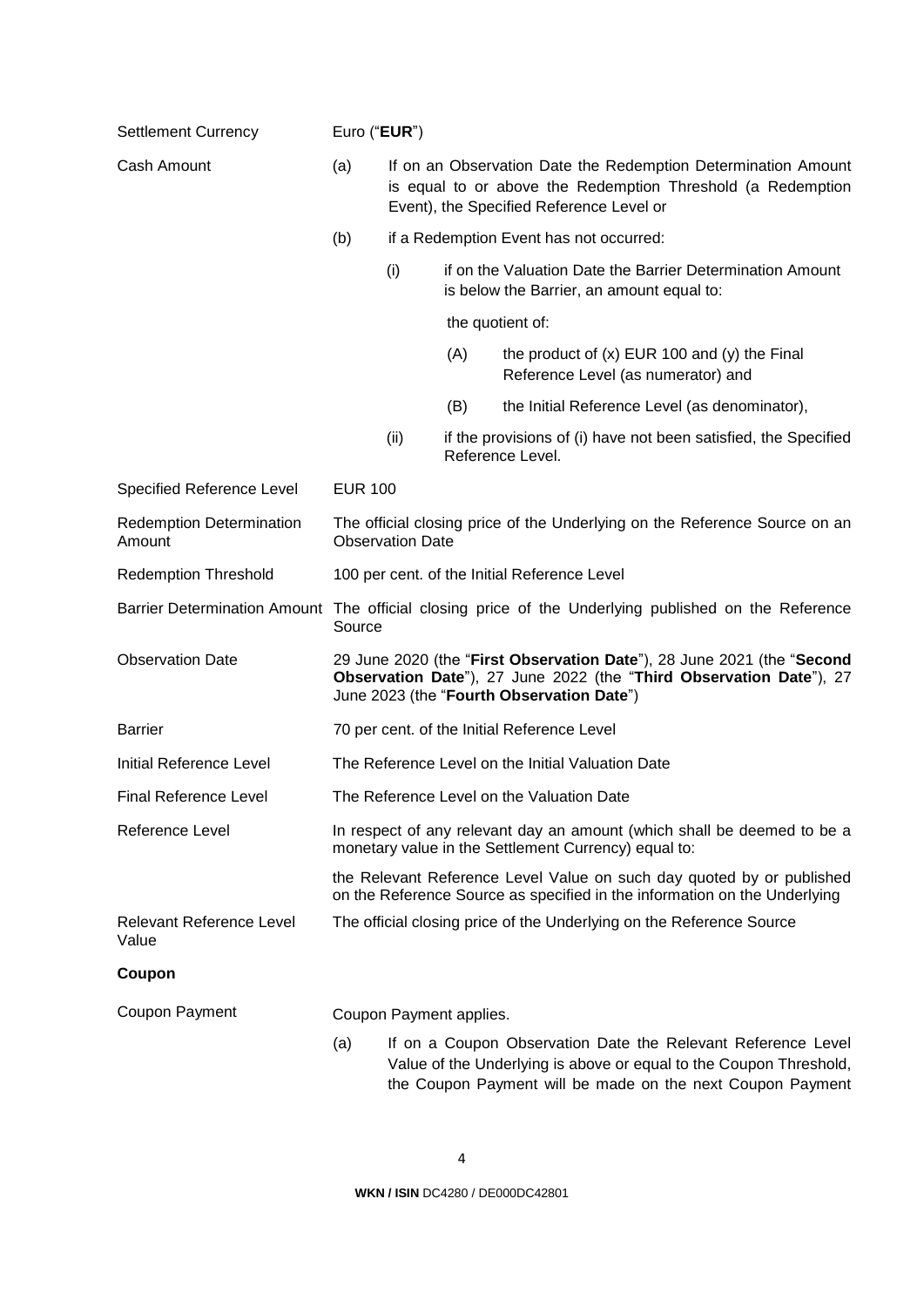|                                              |                | Date, or                                                                                                                                                                                                                                                                                                                                                                                                                           |
|----------------------------------------------|----------------|------------------------------------------------------------------------------------------------------------------------------------------------------------------------------------------------------------------------------------------------------------------------------------------------------------------------------------------------------------------------------------------------------------------------------------|
|                                              | (b)            | if on a Coupon Observation Date the Relevant Reference Level<br>Value of the Underlying is below the Coupon Threshold, no<br>Coupon Payment will be made on the next Coupon Payment Date.                                                                                                                                                                                                                                          |
|                                              |                | In this case the Coupon Payment will be made at a later date if the<br>Underlying closes at or above the Coupon Threshold on a later<br>Coupon Observation Date.                                                                                                                                                                                                                                                                   |
|                                              |                | If a Coupon Amount will be payable on any Coupon Payment Date falling<br>on a Settlement Date, the Coupon Amount will be payable together with, if<br>applicable, any Cash Amount payable on that Settlement Date.                                                                                                                                                                                                                 |
| <b>Coupon Observation Date</b>               | Each of        |                                                                                                                                                                                                                                                                                                                                                                                                                                    |
|                                              |                | 29 June 2020 (the "First Coupon Observation Date"), 28 June 2021 (the<br>"Second Coupon Observation Date"), 27 June 2022 (the "Third Coupon<br>Observation Date"), 27 June 2023 (the "Fourth Coupon Observation<br>Date") and the Valuation Date.                                                                                                                                                                                  |
| Reference Amount                             | <b>EUR 100</b> |                                                                                                                                                                                                                                                                                                                                                                                                                                    |
| Coupon Value                                 | 8.90 per cent. |                                                                                                                                                                                                                                                                                                                                                                                                                                    |
| <b>Aggregate Preceding Coupon</b><br>Amounts | shall be zero  | in respect of a Coupon Payment Date, an amount equal to the aggregate<br>amount of all Coupon Amounts (if any) paid in respect of all Coupon<br>Payment Dates (if any) preceding such Coupon Payment Date, provided<br>that if there are no preceding Coupon Payment Dates and/or no Coupon<br>Amount has been paid prior to such Coupon Payment Date, then the<br>Aggregate Preceding Coupon Amounts for such Coupon Payment Date |
| Coupon Threshold                             |                | 70 per cent. of the Initial Reference Level                                                                                                                                                                                                                                                                                                                                                                                        |
| Coupon Amount                                |                | the difference between:                                                                                                                                                                                                                                                                                                                                                                                                            |
|                                              | (a)            | the Reference Amount multiplied by the Coupon Value multiplied<br>by the number of Coupon Observation Dates preceding the<br>relevant Coupon Payment Date, minus                                                                                                                                                                                                                                                                   |
|                                              | (b)            | the Aggregate Preceding Coupon Amounts.                                                                                                                                                                                                                                                                                                                                                                                            |
| <b>Coupon Payment Date</b>                   |                | The fifth Business Day following each Coupon Observation Date or, if such<br>day is not a Business Day the Coupon Payment Date is postponed to the<br>next day which is a Business Day.                                                                                                                                                                                                                                            |
| <b>Relevant Dates</b>                        |                |                                                                                                                                                                                                                                                                                                                                                                                                                                    |
| <b>Issue Date</b>                            | 28 June 2019   |                                                                                                                                                                                                                                                                                                                                                                                                                                    |
| <b>Value Date</b>                            | 28 June 2019   |                                                                                                                                                                                                                                                                                                                                                                                                                                    |
| <b>Termination Date</b>                      |                | If a Redemption Event occurs, the relevant Observation Date on which<br>such Redemption Event occurs.                                                                                                                                                                                                                                                                                                                              |
| <b>Valuation Date</b>                        | 27 June 2024   |                                                                                                                                                                                                                                                                                                                                                                                                                                    |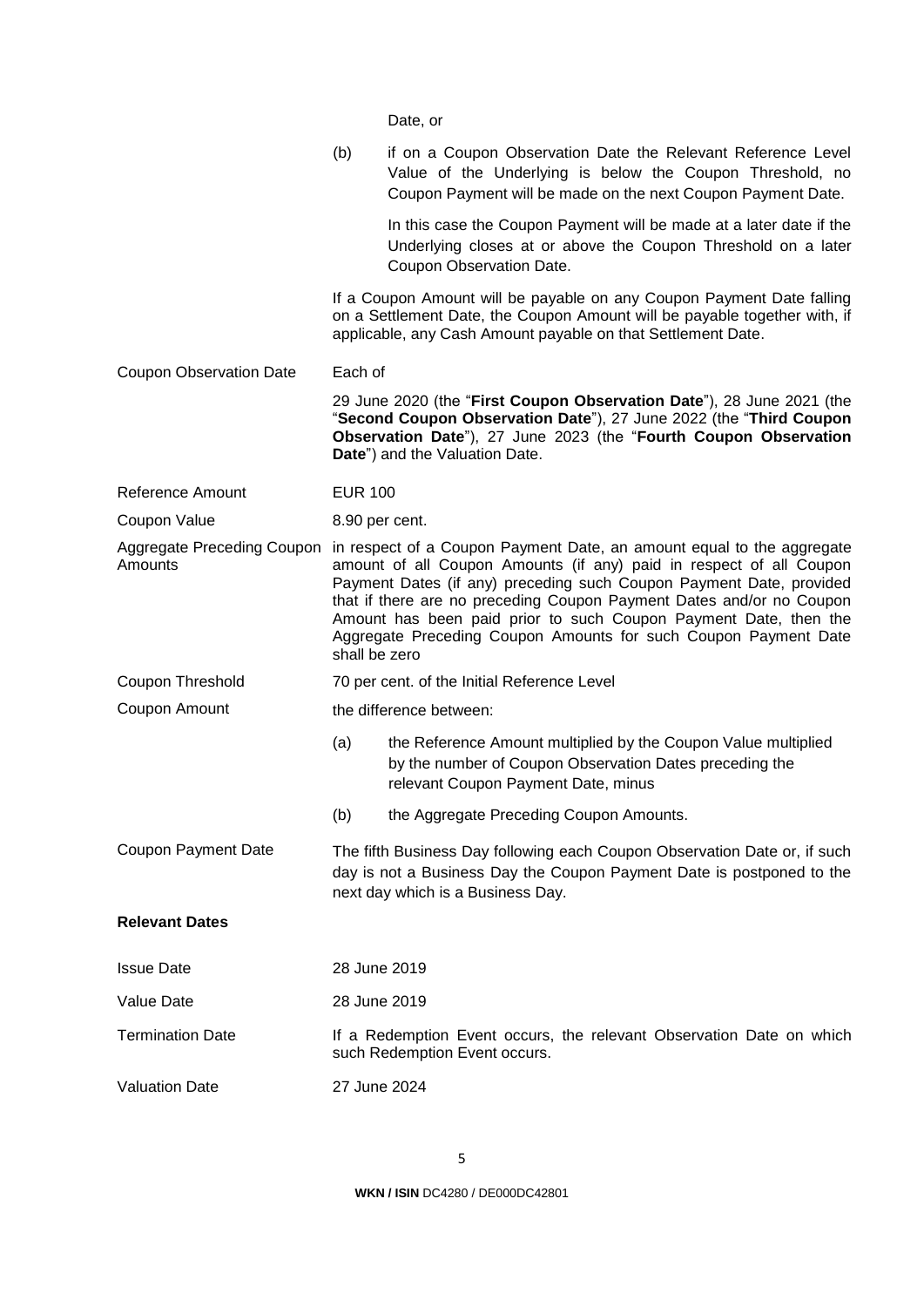| <b>Initial Valuation Date</b>   | 27 June 2019                                                                                                                                                                                                                                                                                                                                                                              |
|---------------------------------|-------------------------------------------------------------------------------------------------------------------------------------------------------------------------------------------------------------------------------------------------------------------------------------------------------------------------------------------------------------------------------------------|
| Settlement Date                 | The fifth Business Day following<br>(a) if a Redemption Event has occurred, the relevant Termination Date or<br>(b) if a Redemption Event has not occurred, the relevant Valuation Date,<br>probably 04 July 2024.                                                                                                                                                                        |
| First Exchange Trading Day      | Within 90 business days from the Issue Date                                                                                                                                                                                                                                                                                                                                               |
| Final Exchange Trading Day      | 27 June 2024 or, if a Redemption Event occurs, the Termination Date                                                                                                                                                                                                                                                                                                                       |
| <b>Exercise Date</b>            | (a) If a Redemption Event occurs, the Termination Date or<br>(b) otherwise 27 June 2024                                                                                                                                                                                                                                                                                                   |
| <b>Further Information</b>      |                                                                                                                                                                                                                                                                                                                                                                                           |
| Type of Exercise                | European Style                                                                                                                                                                                                                                                                                                                                                                            |
| <b>Automatic Exercise</b>       | Automatic Exercise is applicable                                                                                                                                                                                                                                                                                                                                                          |
| <b>Business Day</b>             | A day on which the Trans-European Automated Real-time Gross<br>Settlement Express Transfer (TARGET2) system is open and on which<br>commercial banks and foreign exchange markets settle payments in the<br>Business Day Locations specified in the Product Terms and on which each<br>relevant Clearing Agent settles payments. Saturday and Sunday are not<br>considered Business Days. |
| <b>Business Day Location(s)</b> | Frankfurt am Main                                                                                                                                                                                                                                                                                                                                                                         |
| <b>Clearing Agent</b>           | Clearstream Banking AG, Mergenthalerallee 61, 65760 Eschborn, Germany                                                                                                                                                                                                                                                                                                                     |
| Form of Securities              | Global Security in bearer form                                                                                                                                                                                                                                                                                                                                                            |
| Governing Law                   | English law                                                                                                                                                                                                                                                                                                                                                                               |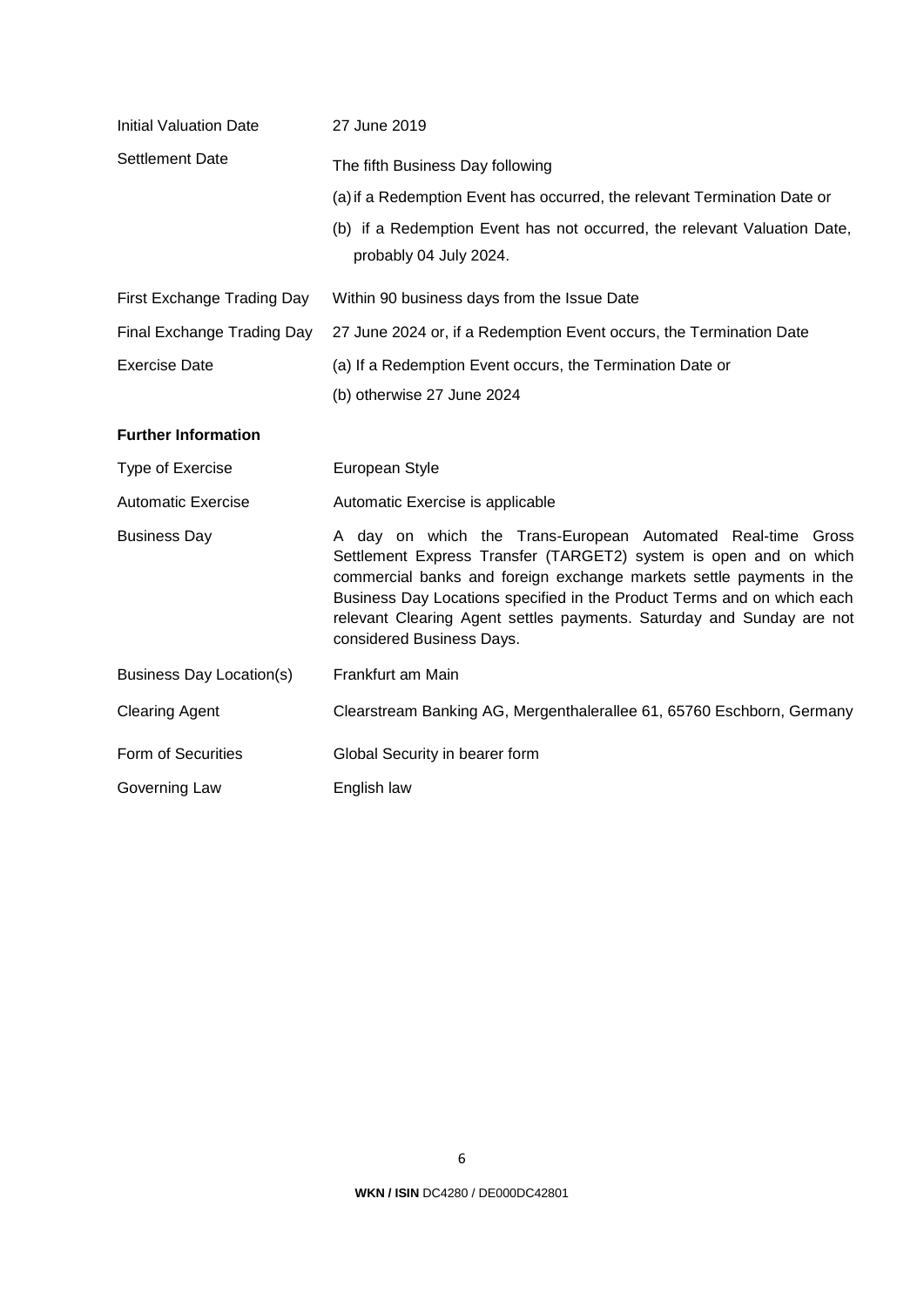# **Further Information about the Offering of the Securities**

# **LISTING AND TRADING**

| Listing and Trading                                           | Application will be made to admit to trading the<br>Securities on the multilateral trading facility (MTF)<br>EuroTLX of EuroTLX SIM S.p.A., which is not a<br>regulated market for the purposes of Directive<br>2014/65/EU (as amended).                                                                                                                                                                                                 |
|---------------------------------------------------------------|------------------------------------------------------------------------------------------------------------------------------------------------------------------------------------------------------------------------------------------------------------------------------------------------------------------------------------------------------------------------------------------------------------------------------------------|
|                                                               | No application has been made to admit the<br>Securities to the regulated market of<br>any<br>exchange.                                                                                                                                                                                                                                                                                                                                   |
| Minimum Trade Size                                            | One Security                                                                                                                                                                                                                                                                                                                                                                                                                             |
| Estimate of total expenses related to admission<br>to trading | EUR 3,000                                                                                                                                                                                                                                                                                                                                                                                                                                |
| <b>OFFERING OF SECURITIES</b>                                 |                                                                                                                                                                                                                                                                                                                                                                                                                                          |
| Investor minimum subscription amount                          | One Security                                                                                                                                                                                                                                                                                                                                                                                                                             |
| Investor maximum subscription amount                          | Not Applicable                                                                                                                                                                                                                                                                                                                                                                                                                           |
| <b>The Subscription Period</b>                                | Applications to subscribe for the Securities may be<br>made through the Distributor(s) from 31 May 2019<br>until the "Primary Market End Date" which is 26<br>June 2019 (subject to adjustment) during the<br>hours in which banks are generally open for<br>business in Italy, except for the "door-to-door" offer<br>for which the Subscription Period will be from, and<br>including, 31 May 2019 to, and including, 19 June<br>2019. |
|                                                               | The Issuer reserves the right for any reason to<br>reduce the number of Securities offered.                                                                                                                                                                                                                                                                                                                                              |
|                                                               | In the event that during the Subscription Period<br>the requests exceed the amount of the offer<br>destined to prospective investors equal to the<br>maximum aggregate nominal amount, the Issuer<br>may proceed to early terminate the Subscription<br>and may immediately suspend<br>Period<br>the<br>acceptance of further requests.                                                                                                  |
|                                                               | Any such change or any amendment to the                                                                                                                                                                                                                                                                                                                                                                                                  |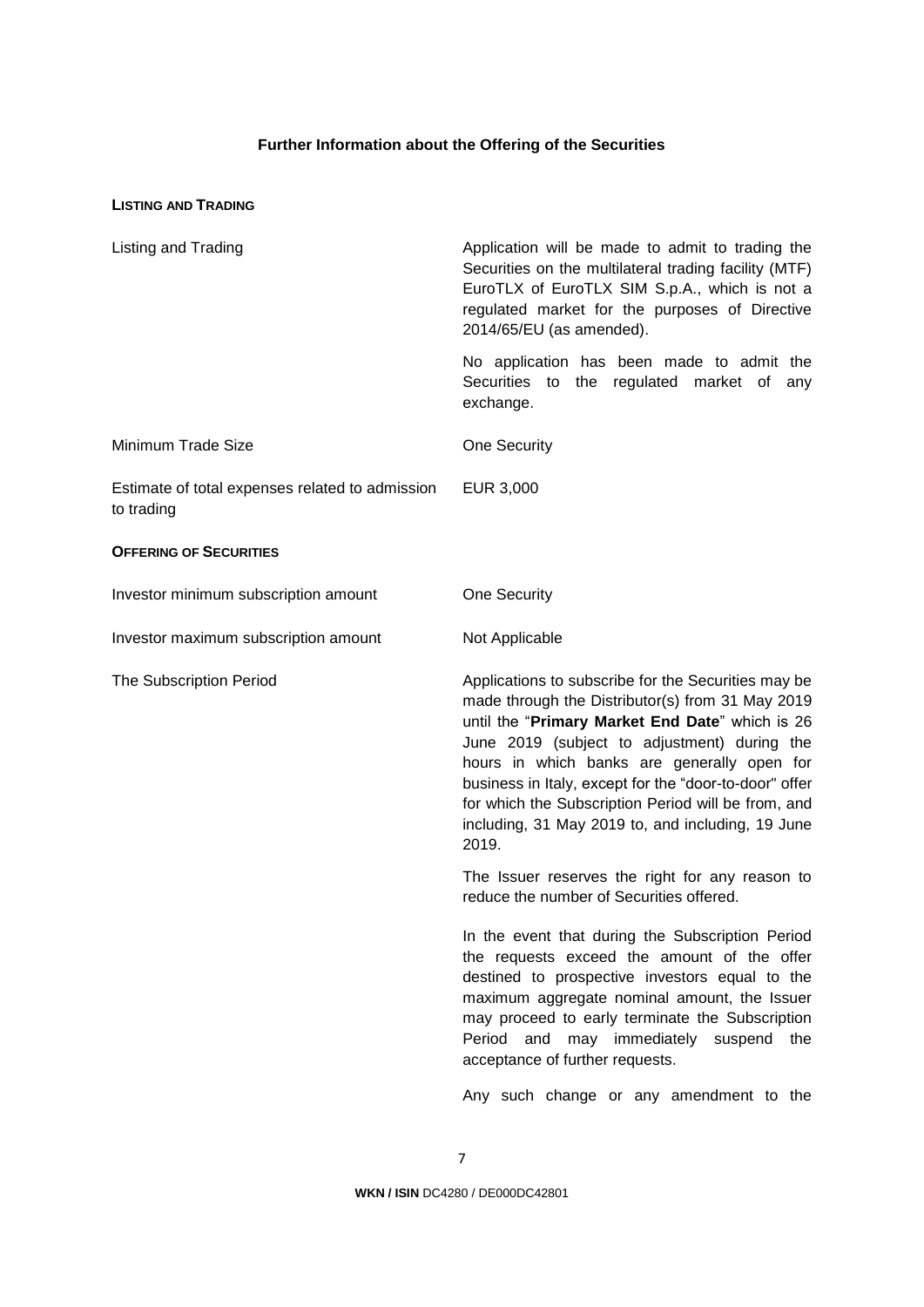|                                                                                                                     | Subscription Period will be communicated to<br>investors by means of a notice published on the<br>website of the Issuer (www.it.x-markets.db.com).                                                                                                                                                                         |
|---------------------------------------------------------------------------------------------------------------------|----------------------------------------------------------------------------------------------------------------------------------------------------------------------------------------------------------------------------------------------------------------------------------------------------------------------------|
| Cancellation of the Issuance of the Securities                                                                      | The Issuer reserves the right for any reason to<br>cancel the issuance of the Securities.                                                                                                                                                                                                                                  |
|                                                                                                                     | Any such decision will be communicated to<br>investors by means of a notice published on the<br>website of the Issuer (www.it.x-markets.db.com).                                                                                                                                                                           |
|                                                                                                                     | For the avoidance of doubt, if any application has<br>been made by a potential investor and the Issuer<br>exercises such a right, each such potential<br>investor shall not be entitled to subscribe or<br>otherwise purchase any Securities.                                                                              |
| Early Closing of the Subscription Period of the<br><b>Securities</b>                                                | The Issuer reserves the right for any reason to<br>close the Subscription Period early.                                                                                                                                                                                                                                    |
|                                                                                                                     | Any such decision will be communicated to<br>investors by means of a notice published on the<br>website of the Issuer (www.it.x-markets.db.com)                                                                                                                                                                            |
| Conditions to which the offer is subject:                                                                           | Offers of the Securities are conditional on and<br>subject to admission to listing being obtained by<br>the Issue Date otherwise the offer will be deemed<br>withdrawn and the issuance cancelled.                                                                                                                         |
| Description of the application process:                                                                             | Applications for the Securities can be made in Italy<br>at participating branches of a Distributor.                                                                                                                                                                                                                        |
|                                                                                                                     | Applications will be in accordance with the<br>relevant Distributor's usual procedures, notified to<br>investors by the relevant Distributor                                                                                                                                                                               |
|                                                                                                                     | Prospective investors will not be required to enter<br>into any contractual arrangements directly with the<br>Issuer relating to the subscription for the Securities                                                                                                                                                       |
| Description of possibility to reduce subscriptions<br>and manner for refunding excess amount paid<br>by applicants: | Not applicable                                                                                                                                                                                                                                                                                                             |
| Details of the method and time limits for paying<br>up and delivering the Securities:                               | Investors will be notified by the Issuer or the<br>relevant financial intermediary of their allocations<br>of Securities and the settlement arrangements in<br>respect thereof. The Securities will be issued on<br>the Issue Date and the Securities will be delivered<br>on the Value Date against payment to the Issuer |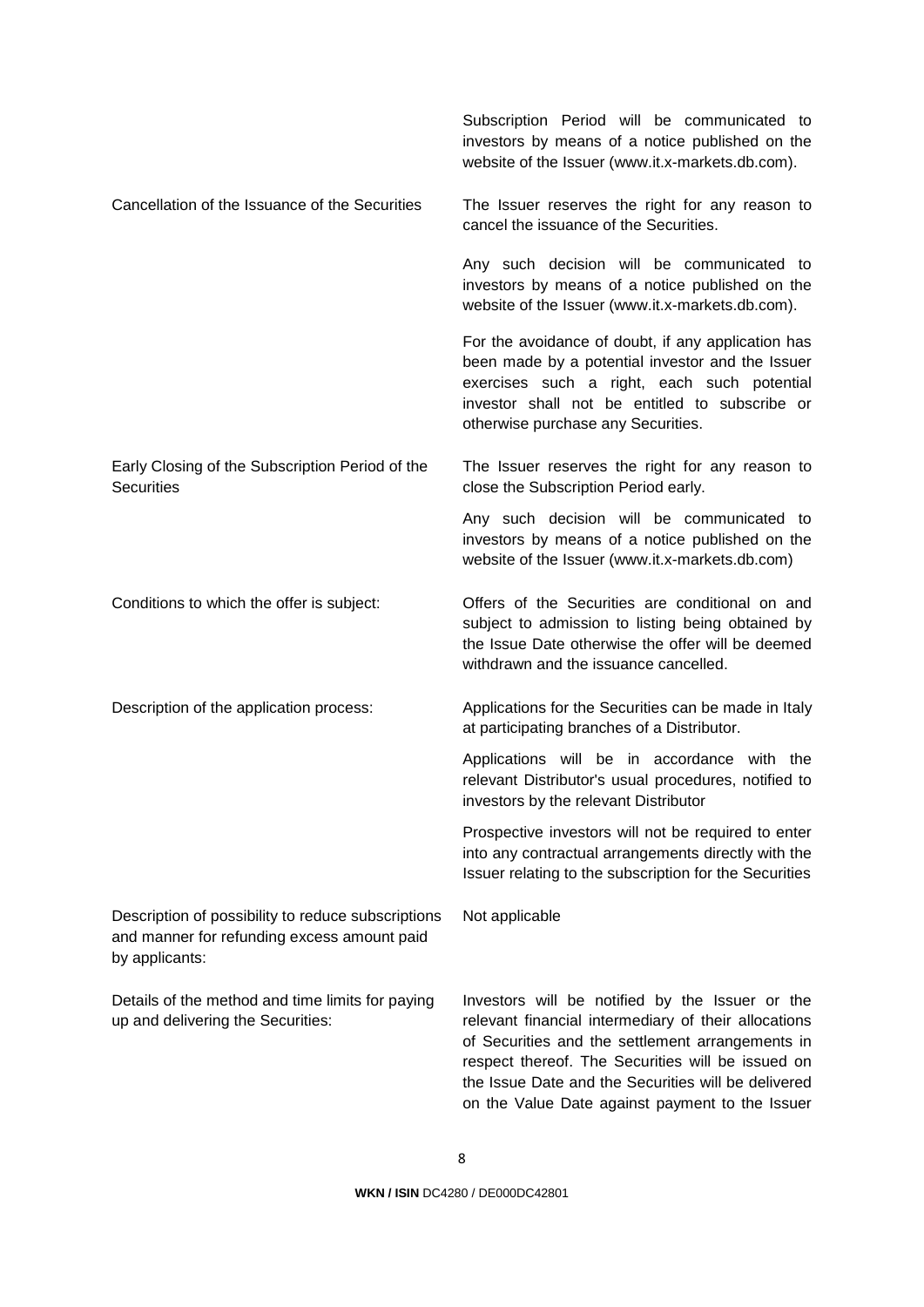Manner in and date on which results of the offer are to be made public:

Procedure for exercise of any right of preemption, negotiability of subscription rights and treatment of subscription rights not exercised:

Categories of potential investors to which the Securities are offered and whether tranche(s) have been reserved for certain countries:

Process for notification to applicants of the amount allotted and the indication whether dealing may begin before notification is made:

Amount of any expenses and taxes specifically charged to the subscriber or purchaser:

Name(s) and address(es), to the extent known to the Issuer, of the placers in the various countries where the offer takes place.

of the net subscription price.

The Issuer will in its sole discretion determine the final amount of Securities to be issued (which will be dependent on the outcome of the offer), up to a limit of 300,000 Securities

The precise number of Securities to be issued will be published on the website of the Issuer (www.it.x-markets.db.com) on or around the Issue Date

The results of the offer will be available from the Distributor following the Subscription Period and prior to the Issue Date

Not applicable

Qualified investors within the meaning of the Prospectus Directive and non-qualified investors

The Offer may be made in Italy to any person which complies with all other requirements for investment as set out in the Base Prospectus or otherwise determined by the Issuer and/or the relevant financial intermediaries. In other EEA countries, offers will only be made pursuant to an exemption under the Prospectus Directive as implemented in such jurisdictions.

Each investor will be notified by the relevant Distributor of its allocation of Securities after the end of the Subscription Period and before the Issue Date

No dealings in the Security may take place prior to the Issue Date

Not applicable

Deutsche Bank S.p.A. of Piazza del Calendario 3, 20126, Milan, Italy (a "**Distributor**" and together with any other entities appointed as a distributor in respect of the Securities during the Subscription Period, the "**Distributors**").

The Issuer reserves the right to appoint other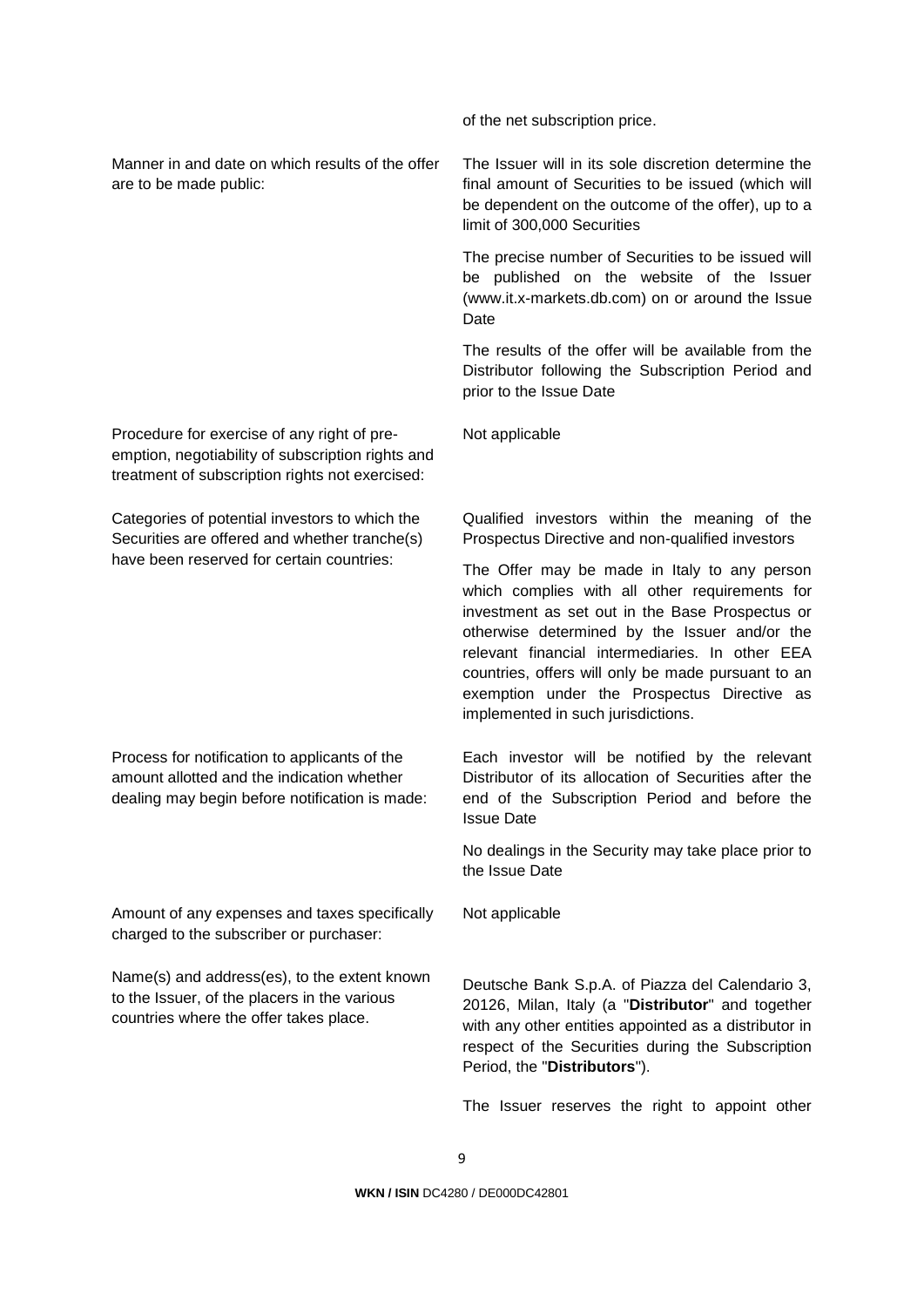|                               | distributors during the Subscription Period, which<br>will be communicated to investors by means of a<br>notice published on the website of the Issuer<br>(www.it.x-markets.db.com).                                                                                                              |
|-------------------------------|---------------------------------------------------------------------------------------------------------------------------------------------------------------------------------------------------------------------------------------------------------------------------------------------------|
|                               | Deutsche Bank S.p.A. will act as lead manager of<br>the placement syndicate (Responsabile del<br>Collocamento as defined under article 93-bis of<br>the Financial Services Act) (the "Lead Manager").                                                                                             |
| Consent to use of Prospectus: | The Issuer consents to the use of the Prospectus<br>by the following financial intermediary (individual<br>consent): Deutsche Bank S.p.A. of Piazza del<br>Calendario 3, 20126, Milan, Italy.                                                                                                     |
|                               | Individual consent to the later resale and final<br>placement of the Securities by the financial<br>intermediaries is given in relation to Italy.                                                                                                                                                 |
|                               | The subsequent resale or final placement of<br>Securities by financial intermediaries can be made<br>during the period from 31 May 2019 (inclusively)<br>until 26 June 2019 (inclusively) and as long as this<br>Prospectus is valid in accordance with Article 9 of<br>the Prospectus Directive. |
|                               |                                                                                                                                                                                                                                                                                                   |

#### **FEES**

Fees paid by the Issuer to the distributor

Trailer Fee<sup>1</sup> Not applicable

Fees charged by the Issuer on the Fees charged by the issuer on the Not applicable<br>Securityholders post issuance

#### **SECURITY RATINGS**

Placement Fee **up to 4.00 per cent of the Issue Price** 

Rating Rating **The Securities have not been rated.** 

**INTERESTS OF NATURAL AND LEGAL PERSONS INVOLVED IN THE ISSUE**

**WKN / ISIN** DC4280 / DE000DC42801

 $\mathbf{1}$ 

THE ISSUER MAY PAY PLACEMENT AND TRAILER FEES AS SALES-RELATED COMMISSIONS TO THE RELEVANT DISTRIBUTOR(S). ALTERNATIVELY, THE ISSUER CAN GRANT THE RELEVANT DISTRIBUTOR(S) AN APPROPRIATE DISCOUNT ON THE ISSUE PRICE (WITHOUT SUBSCRIPTION SURCHARGE). TRAILER FEES MAY BE PAID FROM ANY MANAGEMENT FEE REFERRED TO IN THE PRODUCT TERMS ON A RECURRING BASIS BASED ON THE UNDERLYING. IF DEUTSCHE BANK AG IS BOTH THE ISSUER AND THE DISTRIBUTOR WITH RESPECT TO THE SALE OF ITS OWN SECURITIES, DEUTSCHE BANK'S DISTRIBUTING UNIT WILL BE CREDITED WITH THE RELEVANT AMOUNTS INTERNALLY. FURTHER INFORMATION ON PRICES AND PRICE COMPONENTS IS INCLUDED IN PART II (RISK FACTORS) IN THE BASE PROSPECTUS – SECTION E "CONFLICTS OF INTEREST" UNDER ITEMS 5 AND 6.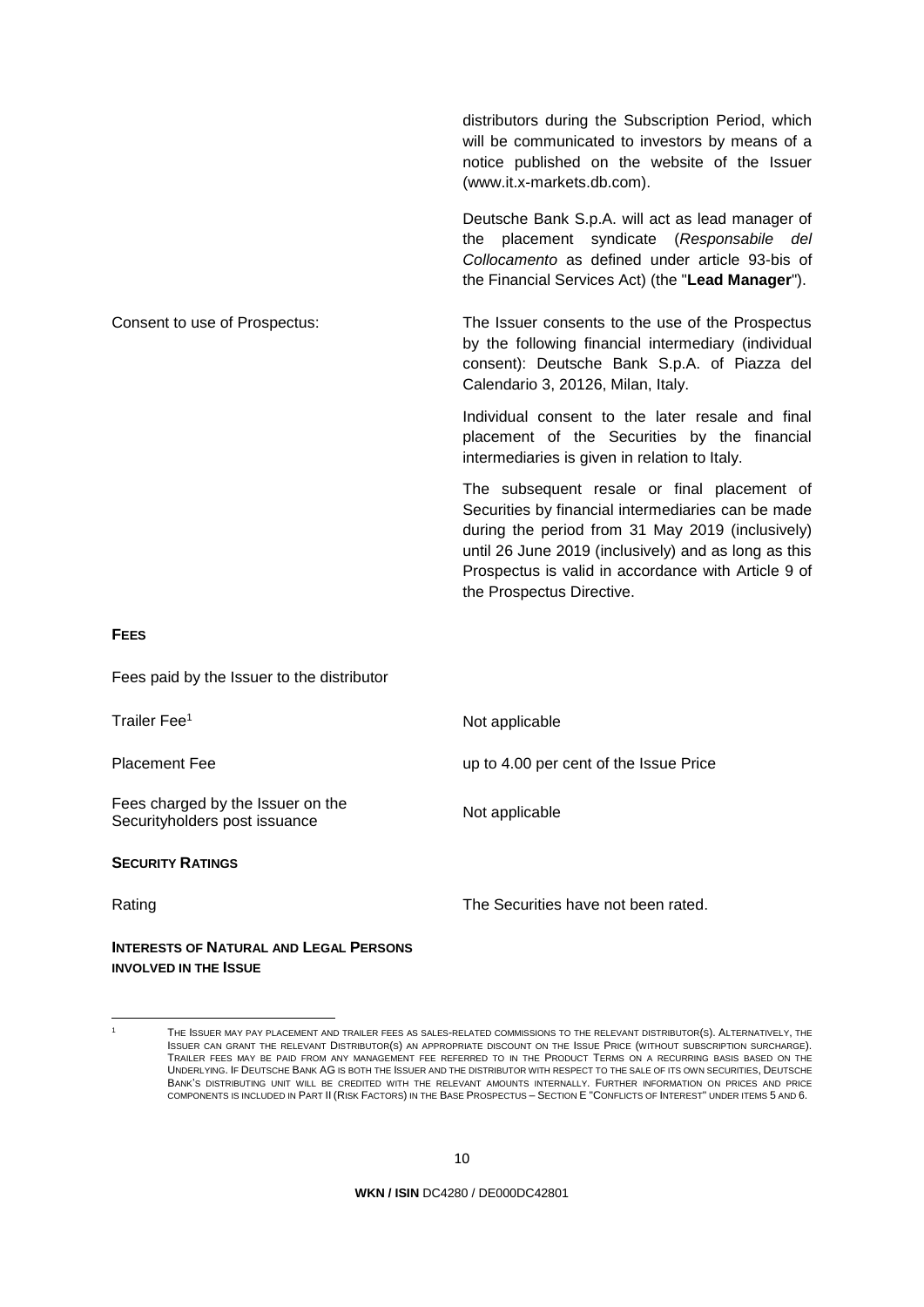Interests of Natural and Legal Persons involved in the Issue

Save for the Distributor(s) regarding the fees as set out under "Fees" above, so far as the Issuer is aware, no person involved in the issue of the Securities has an interest material to the offer

# **INFORMATION RELATING TO THE UNDERLYING**

Information on the Underlying, on the past and future performance of the Underlying and its volatility can be obtained on the Reuters page as provided for each security or item composing the Underlying.

| Name of issuer of Underlying | Website    | Underlying                  |
|------------------------------|------------|-----------------------------|
| Peugeot, SA                  | www.psa.fr | ordinary shares of Peugeot, |

# **Further Information Published by the Issuer**

The Issuer does not intend to provide any further information on the Underlying.

### **COUNTRY SPECIFIC INFORMATION:**

**ITALY** 

Agent in Italy The Agent in Italy is Deutsche Bank S.p.A. acting through its principal office in Milan being as at the Issue Date at the following address: Piazza del Calendario, 3 – 20126, Milan, Italy.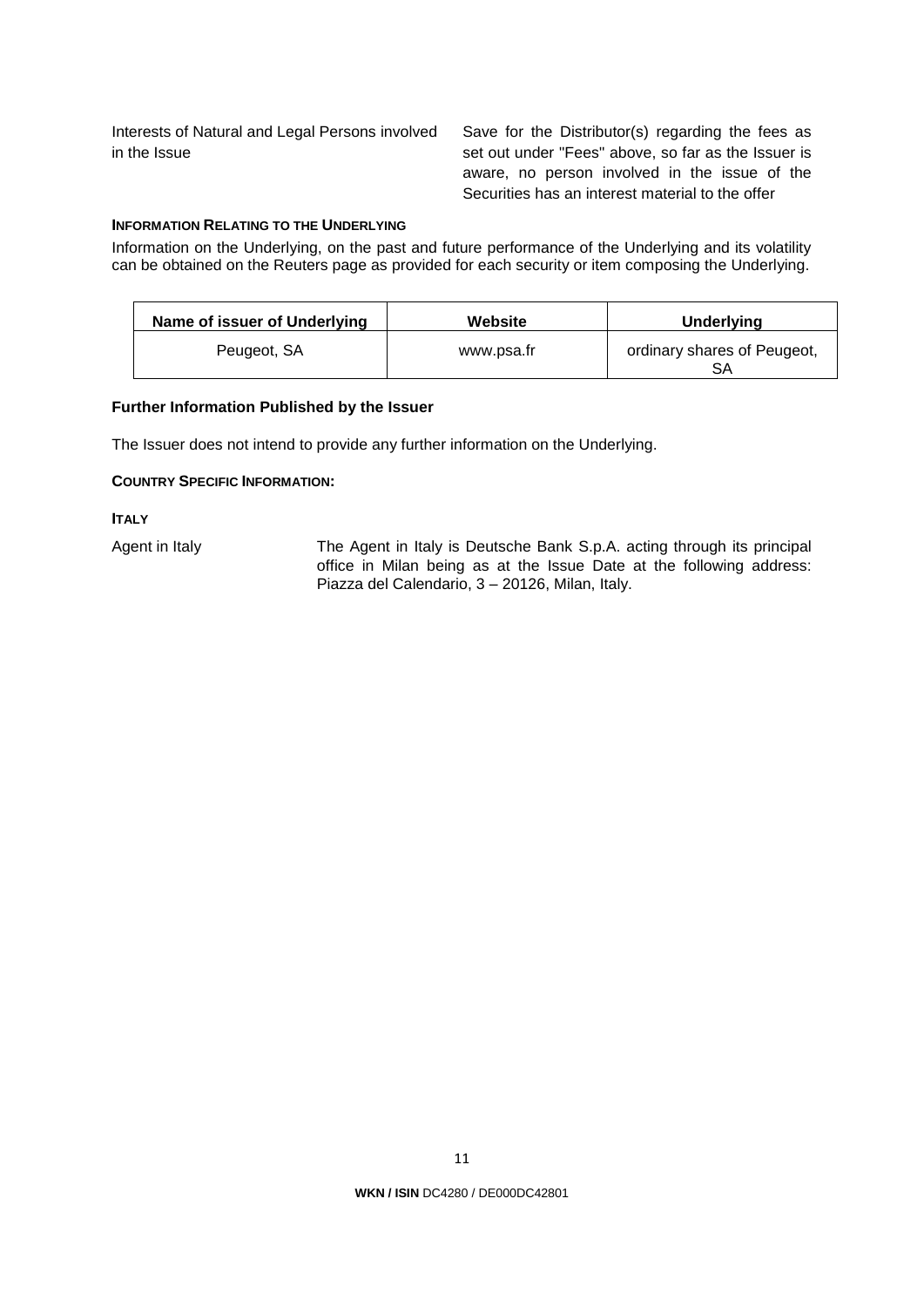# **Annex to the Final Terms**

# **Issue-Specific Summary**

Summaries are made up of disclosure requirements known as "Elements". These elements are numbered in Sections A - E  $(A.1 - E.7)$ .

This Summary contains all the Elements required to be included in a summary for this type of securities and Issuer. Because some Elements are not required to be addressed, there may be gaps in the numbering sequence of the Elements.

Even though an Element may be required to be inserted in the summary because of the type of securities and Issuer, it is possible that no relevant information can be given regarding the Element. In this case a short description of the Element is included in the summary with the mention of 'not applicable'.

| <b>Eleme</b><br>nt |                                                                                                            | Section A – Introduction and warnings                                                                                                                                                                                                                                                                                                                                                                                                                                      |
|--------------------|------------------------------------------------------------------------------------------------------------|----------------------------------------------------------------------------------------------------------------------------------------------------------------------------------------------------------------------------------------------------------------------------------------------------------------------------------------------------------------------------------------------------------------------------------------------------------------------------|
| A.1                | Warning                                                                                                    | <b>Warning that</b>                                                                                                                                                                                                                                                                                                                                                                                                                                                        |
|                    |                                                                                                            | the Summary should be read as an introduction to the Prospectus,<br>$\bullet$                                                                                                                                                                                                                                                                                                                                                                                              |
|                    |                                                                                                            | any decision to invest in the Securities should be based on consideration of the Prospectus as a<br>$\bullet$<br>whole by the investor,                                                                                                                                                                                                                                                                                                                                    |
|                    |                                                                                                            | where a claim relating to the information contained in the Prospectus is brought before a court,<br>the plaintiff investor might, under the national legislation of the Member States, have to bear the<br>costs of translating the Prospectus, before the legal proceedings are initiated; and                                                                                                                                                                            |
|                    |                                                                                                            | in its function as the Issuer responsible for the Summary and any translation thereof as well as<br>$\bullet$<br>the dissemination of the Summary and any translation thereof, Deutsche Bank<br>Aktiengesellschaft may be held liable but only if the Summary is misleading, inaccurate or<br>inconsistent when read together with the other parts of the Prospectus or it does not provide key<br>information, when read together with the other parts of the Prospectus. |
| A.2                | <b>Consent to</b><br>use of base<br>prospectus                                                             | The Issuer consents to the use of the Prospectus for a later resale or final placement of the<br>$\bullet$<br>Securities by the following financial intermediary (individual consent): Deutsche Bank S.p.A. of<br>Piazza del Calendario 3, 20126, Milan, Italy.                                                                                                                                                                                                            |
|                    |                                                                                                            | The subsequent resale or final placement of Securities by financial intermediaries can be made<br>$\bullet$<br>during the period from 31 May 2019 (inclusively) until 26 June 2019 (inclusively) and as long as<br>this Prospectus is valid in accordance with Article 9 of the Prospectus Directive.                                                                                                                                                                      |
|                    |                                                                                                            | This consent is not subject to any conditions.<br>$\bullet$                                                                                                                                                                                                                                                                                                                                                                                                                |
|                    |                                                                                                            | In case of an offer being made by a financial intermediary, this financial intermediary will<br>$\bullet$<br>provide information to investors on the terms and conditions of the offer at the time the<br>offer is made.                                                                                                                                                                                                                                                   |
| Eleme<br>nt        |                                                                                                            | <b>Section B - Issuer</b>                                                                                                                                                                                                                                                                                                                                                                                                                                                  |
| B.1                | Legal<br>and<br>commercial<br>name of the<br>issuer.                                                       | The legal and commercial name of the Issuer is Deutsche Bank Aktiengesellschaft ("Deutsche<br>Bank", "Deutsche Bank AG"or "Bank").                                                                                                                                                                                                                                                                                                                                         |
| B.2                | Domicile.<br>legal form,<br>legislation<br>and country<br>of<br>incorporatio<br>of<br>n.<br>the<br>issuer. | Deutsche Bank is a stock corporation (Aktiengesellschaft) under German law. The Bank has its<br>registered office in Frankfurt am Main, Germany. It maintains its head office at Taunusanlage 12,<br>60325 Frankfurt am Main, Germany (telephone +49-69-910-00).                                                                                                                                                                                                           |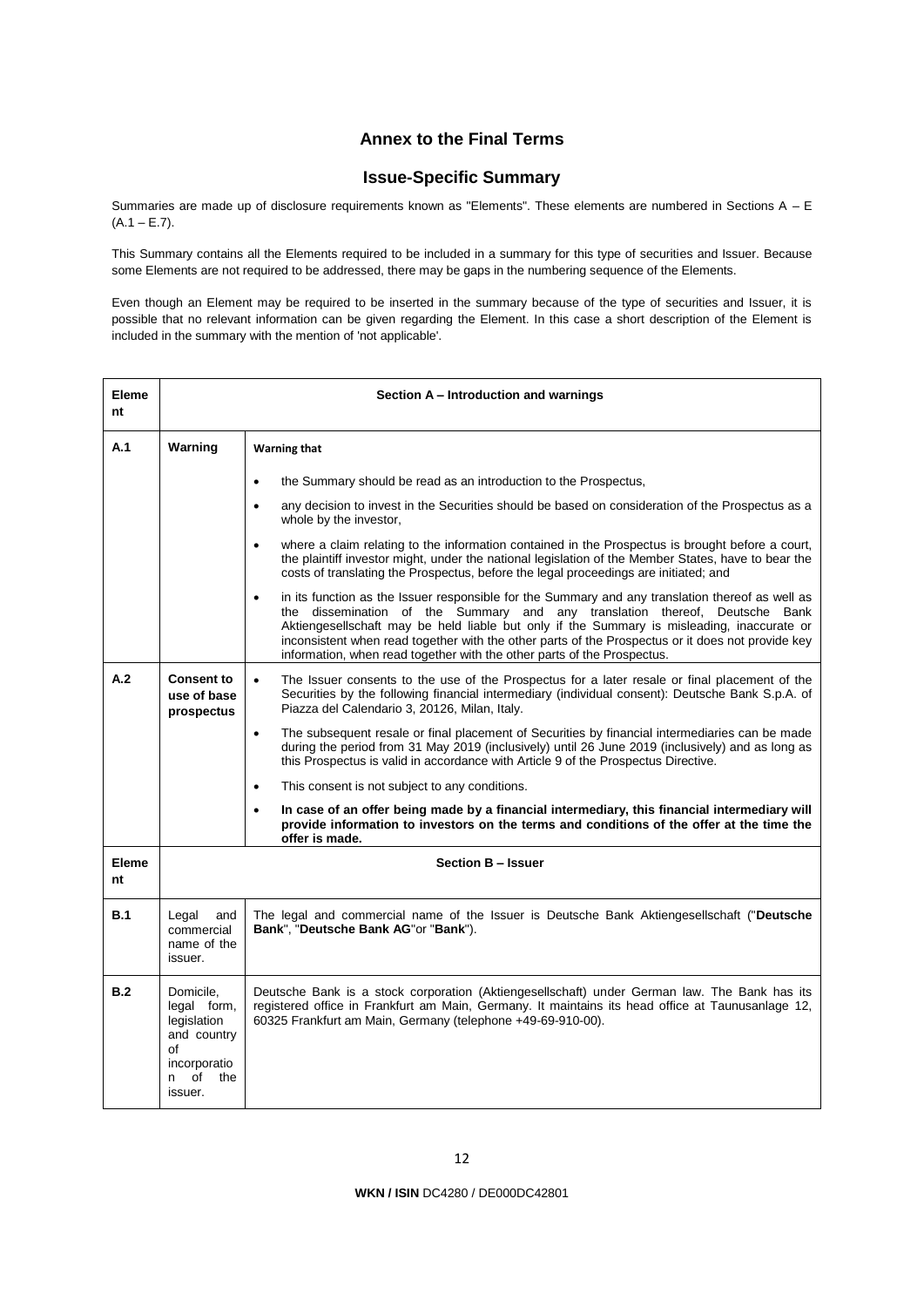| B.4b        | Trends                                                                                                  | With the exception of the effects of the macroeconomic conditions and market environment, litigation<br>risks associated with the financial markets crisis as well as the effects of legislation and regulations<br>applicable to financial institutions in Germany and the European Union, there are no known trends,<br>uncertainties, demands, commitments or events that are reasonably likely to have a material effect on<br>the Issuer's prospects in its current financial year. |                                                         |                  |                                                                                                          |                                                                                                                                                                                                                                                                                                                                                                                                                                                                                                             |
|-------------|---------------------------------------------------------------------------------------------------------|------------------------------------------------------------------------------------------------------------------------------------------------------------------------------------------------------------------------------------------------------------------------------------------------------------------------------------------------------------------------------------------------------------------------------------------------------------------------------------------|---------------------------------------------------------|------------------|----------------------------------------------------------------------------------------------------------|-------------------------------------------------------------------------------------------------------------------------------------------------------------------------------------------------------------------------------------------------------------------------------------------------------------------------------------------------------------------------------------------------------------------------------------------------------------------------------------------------------------|
| B.5         | Description<br>of<br>the<br>Group and<br>the issuer's<br>position<br>within<br>the<br>Group             | Deutsche Bank is the parent company and the most material entity of Deutsche Bank Group, a group<br>consisting of banks, capital market companies, fund management companies, property finance<br>companies, instalment financing companies, research and consultancy companies and other<br>domestic and foreign companies (the "Deutsche Bank Group").                                                                                                                                 |                                                         |                  |                                                                                                          |                                                                                                                                                                                                                                                                                                                                                                                                                                                                                                             |
| <b>B.9</b>  | Profit<br>forecast or<br>estimate.                                                                      |                                                                                                                                                                                                                                                                                                                                                                                                                                                                                          | Not applicable. No profit forecast or estimate is made. |                  |                                                                                                          |                                                                                                                                                                                                                                                                                                                                                                                                                                                                                                             |
| <b>B.10</b> | Qualification<br>in<br>the<br>s<br>audit report<br>the<br>on<br>historical<br>financial<br>information. |                                                                                                                                                                                                                                                                                                                                                                                                                                                                                          |                                                         |                  | Not applicable. There are no qualifications in the audit report on the historical financial information. |                                                                                                                                                                                                                                                                                                                                                                                                                                                                                                             |
| <b>B.12</b> | Selected<br>historical<br>key financial<br>information                                                  |                                                                                                                                                                                                                                                                                                                                                                                                                                                                                          |                                                         |                  | ordinary shares is based on the internal accounting of Deutsche Bank and is unaudited.                   | The following table shows an overview from the balance sheet of Deutsche Bank AG which has been<br>extracted from the respective audited consolidated financial statements prepared in accordance with<br>IFRS as of 31 December 2017 and 31 December 2018 as well as from the unaudited consolidated<br>interim financial statements as of 31 March 2018 and from the unaudited consolidated interim<br>financial information as of 31 March 2019. The information on share capital (in EUR) and number of |
|             |                                                                                                         |                                                                                                                                                                                                                                                                                                                                                                                                                                                                                          | 31 December 2017                                        | 31 March 2018    | 31 December 2018                                                                                         | 31 March 2019                                                                                                                                                                                                                                                                                                                                                                                                                                                                                               |
|             |                                                                                                         | Share capital (in<br>EUR)                                                                                                                                                                                                                                                                                                                                                                                                                                                                | 5,290,939,215.36                                        | 5,290,939,215.36 | 5,290,939,215.36                                                                                         | 5,290,939,215.36                                                                                                                                                                                                                                                                                                                                                                                                                                                                                            |
|             |                                                                                                         | Number of<br>ordinary shares                                                                                                                                                                                                                                                                                                                                                                                                                                                             | 2,066,773,131                                           | 2,066,773,131    | 2,066,773,131                                                                                            | 2,066,773,131                                                                                                                                                                                                                                                                                                                                                                                                                                                                                               |
|             |                                                                                                         | Total assets (in<br>million Euro)                                                                                                                                                                                                                                                                                                                                                                                                                                                        | 1,474,732                                               | 1,477,735        | 1,348,137                                                                                                | 1,437,179                                                                                                                                                                                                                                                                                                                                                                                                                                                                                                   |
|             |                                                                                                         | <b>Total liabilities</b><br>(in million Euro)                                                                                                                                                                                                                                                                                                                                                                                                                                            | 1,406,633                                               | 1,409,710        | 1,279,400                                                                                                | 1,367,985                                                                                                                                                                                                                                                                                                                                                                                                                                                                                                   |
|             |                                                                                                         | Total equity (in<br>million Euro)                                                                                                                                                                                                                                                                                                                                                                                                                                                        | 68,099                                                  | 68,025           | 68,737                                                                                                   | 69,194                                                                                                                                                                                                                                                                                                                                                                                                                                                                                                      |
|             |                                                                                                         | <b>Common Equity</b><br>Tier 1 capital<br>ratio <sup>1</sup>                                                                                                                                                                                                                                                                                                                                                                                                                             | 14.8%                                                   | 13.4%            | 13.6%                                                                                                    | 13.7% <sup>2</sup>                                                                                                                                                                                                                                                                                                                                                                                                                                                                                          |
|             |                                                                                                         | $\mathbf 1$<br>$\overline{\mathbf{c}}$<br>fully loaded was 13.7%.                                                                                                                                                                                                                                                                                                                                                                                                                        |                                                         |                  | Capital ratios are based upon transitional rules of the CRR/CRD 4 capital framework.                     | The Common Equity Tier 1 capital ratio as of 31 March 2019 on the basis of CRR/CRD 4                                                                                                                                                                                                                                                                                                                                                                                                                        |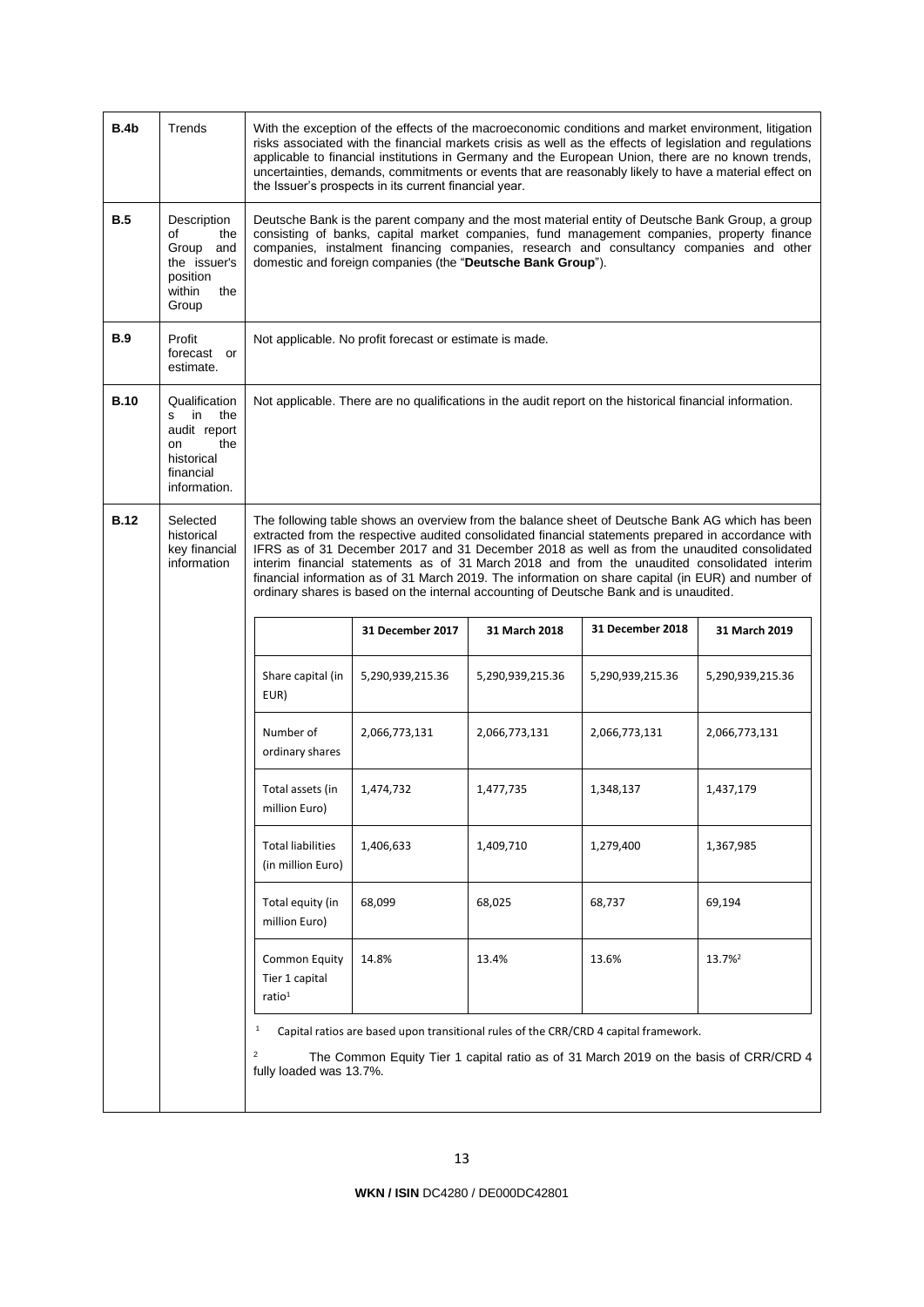|             | A statement<br>that<br>there<br>has been no<br>material<br>adverse<br>change<br>in<br>the<br>prospects of<br>issuer<br>the<br>since<br>the<br>date of its<br>last<br>published<br>audited<br>financial<br>statements<br>a<br>or<br>description<br>οf<br>any<br>material<br>adverse<br>change. | There has been no material adverse change in the prospects of Deutsche Bank since 31 December<br>2018.                                                                                                                                                                                                                                                                                                                                                                                                                                                                                                                                                                                                                                                                                                                                                                                                                                                                                                                                                              |
|-------------|-----------------------------------------------------------------------------------------------------------------------------------------------------------------------------------------------------------------------------------------------------------------------------------------------|---------------------------------------------------------------------------------------------------------------------------------------------------------------------------------------------------------------------------------------------------------------------------------------------------------------------------------------------------------------------------------------------------------------------------------------------------------------------------------------------------------------------------------------------------------------------------------------------------------------------------------------------------------------------------------------------------------------------------------------------------------------------------------------------------------------------------------------------------------------------------------------------------------------------------------------------------------------------------------------------------------------------------------------------------------------------|
|             | A<br>description<br>of<br>significant<br>changes in<br>the financial<br>trading<br>or<br>position of<br>the Issuer<br>subsequent<br>the<br>to<br>period<br>covered by<br>the<br>historical<br>financial<br>information.                                                                       | Not applicable. There has been no significant change in the financial position or trading position of<br>Deutsche Bank Group or Deutsche Bank since 31 March 2019.                                                                                                                                                                                                                                                                                                                                                                                                                                                                                                                                                                                                                                                                                                                                                                                                                                                                                                  |
| <b>B.13</b> | Recent<br>events.                                                                                                                                                                                                                                                                             | Not applicable. There are no recent events particular to the Issuer which are to a material extent<br>relevant to the evaluation of the Issuer's solvency.                                                                                                                                                                                                                                                                                                                                                                                                                                                                                                                                                                                                                                                                                                                                                                                                                                                                                                          |
| <b>B.14</b> | Dependenc<br>е<br>upon<br>other<br>entities<br>within<br>the<br>group.                                                                                                                                                                                                                        | Not applicable. The Issuer is not dependent upon other entities of Deutsche Bank Group.                                                                                                                                                                                                                                                                                                                                                                                                                                                                                                                                                                                                                                                                                                                                                                                                                                                                                                                                                                             |
| <b>B.15</b> | Issuer's<br>principal<br>activities                                                                                                                                                                                                                                                           | The objects of Deutsche Bank, as laid down in its Articles of Association, include the transaction of all<br>kinds of banking business, the provision of financial and other services and the promotion of<br>international economic relations. The Bank may realise these objectives itself or through subsidiaries<br>and affiliated companies. To the extent permitted by law, the Bank is entitled to transact all business<br>and to take all steps which appear likely to promote the objectives of the Bank, in particular: to<br>acquire and dispose of real estate, to establish branches at home and abroad, to acquire, administer<br>and dispose of participations in other enterprises, and to conclude enterprise agreements.<br>Deutsche Bank Group's business activities are organized into the following three corporate divisions:<br>Corporate & Investment Bank (CIB);<br>Asset Management (AM); and<br>Private & Commercial Bank (PCB).<br>The three corporate divisions are supported by infrastructure functions. In addition, Deutsche Bank |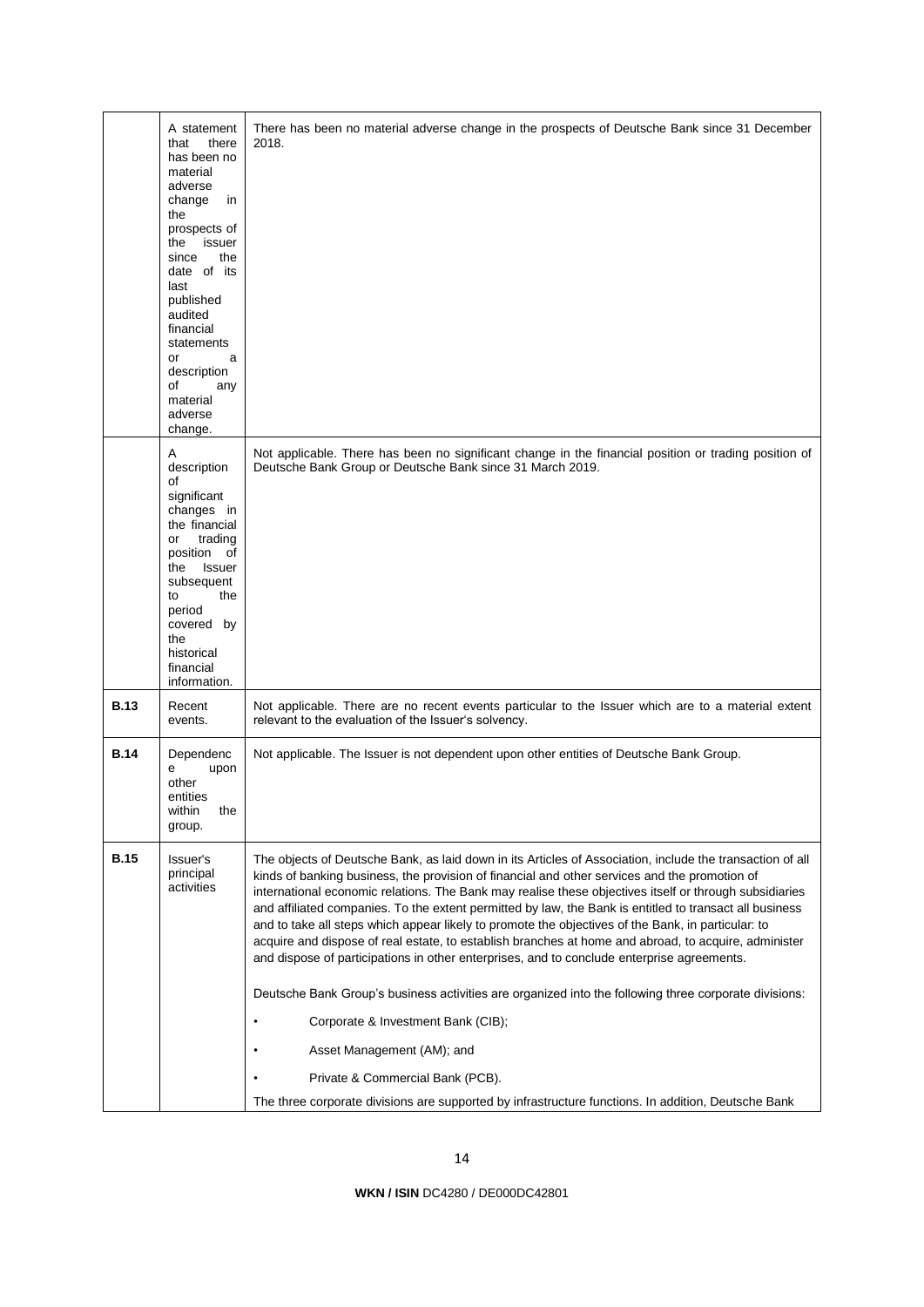|                                                  |                                                                                 | has a local and regional organizational layer to facilitate a consistent implementation of global<br>strategies. The Bank has operations or dealings with existing or potential customers in most countries<br>in the world. These operations and dealings include:                                                                                                                                                                                                                                                                                     |
|--------------------------------------------------|---------------------------------------------------------------------------------|---------------------------------------------------------------------------------------------------------------------------------------------------------------------------------------------------------------------------------------------------------------------------------------------------------------------------------------------------------------------------------------------------------------------------------------------------------------------------------------------------------------------------------------------------------|
|                                                  |                                                                                 | subsidiaries and branches in many countries;                                                                                                                                                                                                                                                                                                                                                                                                                                                                                                            |
|                                                  |                                                                                 | representative offices in other countries; and                                                                                                                                                                                                                                                                                                                                                                                                                                                                                                          |
|                                                  |                                                                                 | one or more representatives assigned to serve customers in a large number of<br>additional countries.                                                                                                                                                                                                                                                                                                                                                                                                                                                   |
| <b>B.16</b>                                      | Controlling<br>persons.                                                         | Not applicable. Based on notifications of major shareholdings pursuant to the German Securities<br>Trading Act (Wertpapierhandelsgesetz, WpHG), there are only six shareholders holding more than 3<br>but less than 10 per cent. of the Issuer's shares or to whom more than 3 but less than 10 per cent. of<br>voting rights are attributed. To the Issuer's knowledge there is no other shareholder holding more<br>than 3 per cent. of the shares or voting rights. The Issuer is thus not directly or indirectly majority-<br>owned or controlled. |
| <b>Eleme</b><br>nt                               |                                                                                 | <b>Section C - Securities</b>                                                                                                                                                                                                                                                                                                                                                                                                                                                                                                                           |
| C.1                                              | Type and                                                                        | <b>Class of Securities</b>                                                                                                                                                                                                                                                                                                                                                                                                                                                                                                                              |
|                                                  | the class of<br>the                                                             | The Securities will be represented by a global security (the "Global Security").                                                                                                                                                                                                                                                                                                                                                                                                                                                                        |
|                                                  | securities,                                                                     | No definitive Securities will be issued.                                                                                                                                                                                                                                                                                                                                                                                                                                                                                                                |
|                                                  | including<br>any security<br>identificatio                                      | The Securities will be issued in bearer form.                                                                                                                                                                                                                                                                                                                                                                                                                                                                                                           |
|                                                  | n number.                                                                       | <b>Type of Securities</b>                                                                                                                                                                                                                                                                                                                                                                                                                                                                                                                               |
|                                                  |                                                                                 | The Securities are Certificates.                                                                                                                                                                                                                                                                                                                                                                                                                                                                                                                        |
|                                                  |                                                                                 | Security identification number(s) of Securities                                                                                                                                                                                                                                                                                                                                                                                                                                                                                                         |
|                                                  |                                                                                 | ISIN: DE000DC42801                                                                                                                                                                                                                                                                                                                                                                                                                                                                                                                                      |
|                                                  |                                                                                 | <b>WKN: DC4280</b>                                                                                                                                                                                                                                                                                                                                                                                                                                                                                                                                      |
|                                                  |                                                                                 | Common Code: 196243224                                                                                                                                                                                                                                                                                                                                                                                                                                                                                                                                  |
| C.2                                              | Currency                                                                        | Euro ("EUR")                                                                                                                                                                                                                                                                                                                                                                                                                                                                                                                                            |
| C.5                                              | <b>Restrictions</b><br>on the free<br>transferabilit<br>y of the<br>securities. | Each Security is transferable in accordance with applicable law and any rules and procedures for the<br>time being of any Clearing Agent through whose books such Security is transferred.                                                                                                                                                                                                                                                                                                                                                              |
| C.8                                              | Rights                                                                          | Governing law of the Securities                                                                                                                                                                                                                                                                                                                                                                                                                                                                                                                         |
|                                                  | attached to<br>the                                                              | The Securities will be governed by, and construed in accordance with, English law. The constituting<br>of the Securities may be governed by the laws of the jurisdiction of the Clearing Agent.                                                                                                                                                                                                                                                                                                                                                         |
|                                                  | securities,<br>including                                                        | <b>Rights attached to the Securities</b>                                                                                                                                                                                                                                                                                                                                                                                                                                                                                                                |
| ranking and<br>limitations<br>to those<br>rights |                                                                                 | The Securities provide holders of the Securities, on redemption or upon exercise, subject to a total<br>loss, with a claim for payment of a cash amount. The Securities may also provide holders with an<br>entitlement for the payment of a coupon.                                                                                                                                                                                                                                                                                                    |
|                                                  |                                                                                 | Limitations to the rights                                                                                                                                                                                                                                                                                                                                                                                                                                                                                                                               |
|                                                  |                                                                                 | Under the conditions set out in the Terms and Conditions, the Issuer is entitled to terminate and<br>cancel the Securities and to amend the Terms and Conditions.                                                                                                                                                                                                                                                                                                                                                                                       |
|                                                  |                                                                                 | <b>Status of the Securities</b>                                                                                                                                                                                                                                                                                                                                                                                                                                                                                                                         |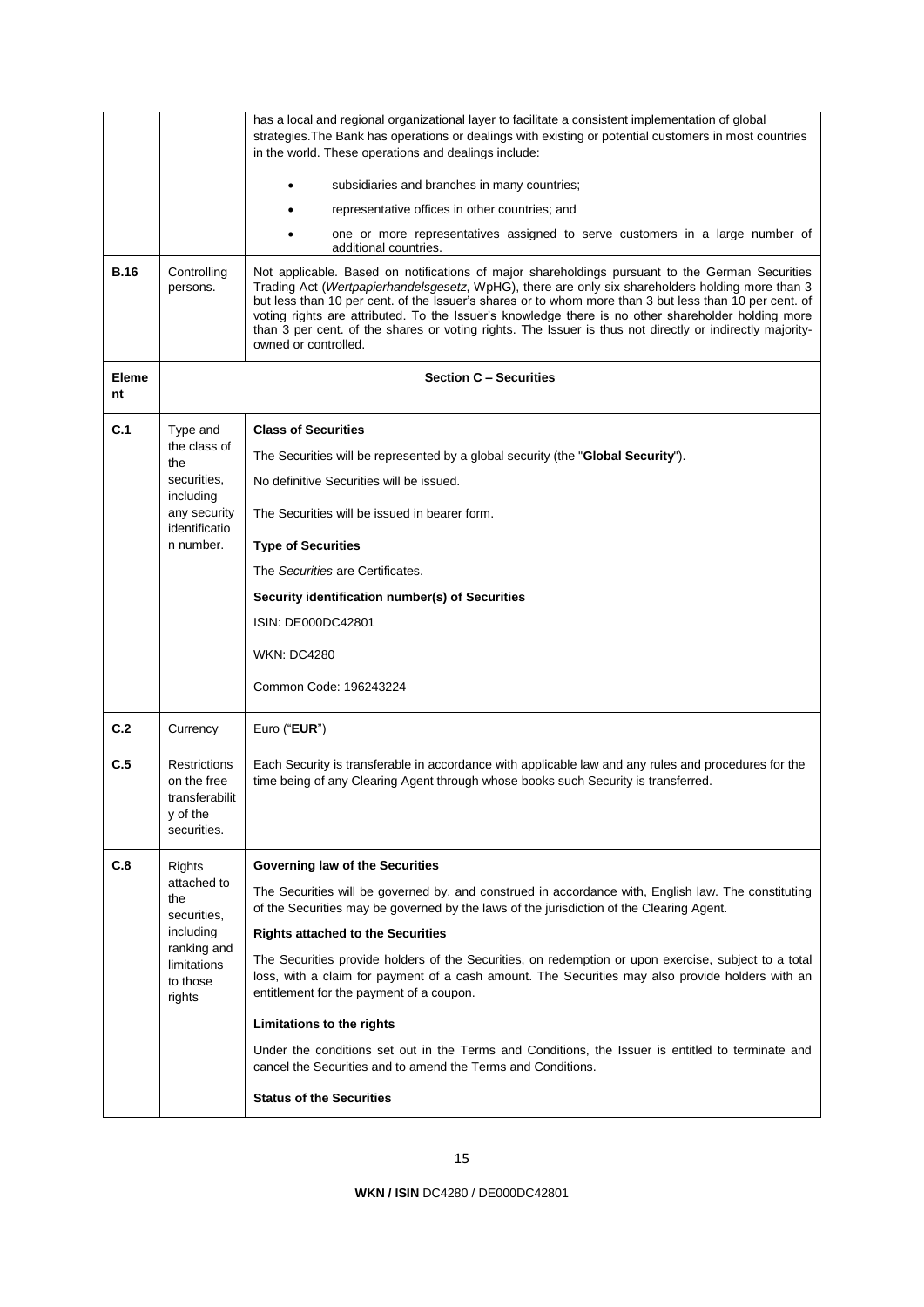|      |                                                                                                                                                                                                                                        | The Securities constitute direct, unsecured and unsubordinated preferred liabilities of the Issuer<br>ranking pari passu among themselves and pari passu with all other unsecured and unsubordinated<br>preferred liabilities of the Issuer subject, however, to statutory priorities conferred to certain<br>unsecured and unsubordinated preferred liabilities in the event of resolution measures imposed on<br>the Issuer or in the event of the dissolution, liquidation, insolvency, composition or other proceedings<br>for the avoidance of insolvency of, or against, the Issuer.                                                                                                                                                                                                                                                                                                                                                                                                                                                                                                                                                                                                                                                                                                                                                                                                                                                                                                                                                                                                                                                                                                                                                                                                                                                                                                                                                                       |
|------|----------------------------------------------------------------------------------------------------------------------------------------------------------------------------------------------------------------------------------------|------------------------------------------------------------------------------------------------------------------------------------------------------------------------------------------------------------------------------------------------------------------------------------------------------------------------------------------------------------------------------------------------------------------------------------------------------------------------------------------------------------------------------------------------------------------------------------------------------------------------------------------------------------------------------------------------------------------------------------------------------------------------------------------------------------------------------------------------------------------------------------------------------------------------------------------------------------------------------------------------------------------------------------------------------------------------------------------------------------------------------------------------------------------------------------------------------------------------------------------------------------------------------------------------------------------------------------------------------------------------------------------------------------------------------------------------------------------------------------------------------------------------------------------------------------------------------------------------------------------------------------------------------------------------------------------------------------------------------------------------------------------------------------------------------------------------------------------------------------------------------------------------------------------------------------------------------------------|
| C.11 | Application<br>for<br>admission<br>to trading,<br>with a view<br>to their<br>distribution<br>in a<br>regulated<br>market or<br>other<br>equivalent<br>markets<br>with<br>indication of<br>the markets<br>in<br>questions.              | Not applicable; no application has been made to admit the Securities to the regulated market of any<br>exchange.<br>Application will be made to admit to trading the Securities on the multilateral trading facility (MTF)<br>EuroTLX of EuroTLX SIM S.p.A., which is not a regulated market for the purposes of Directive<br>2014/65/EU (as amended).                                                                                                                                                                                                                                                                                                                                                                                                                                                                                                                                                                                                                                                                                                                                                                                                                                                                                                                                                                                                                                                                                                                                                                                                                                                                                                                                                                                                                                                                                                                                                                                                           |
| C.15 | A<br>description<br>of how the<br>value of the<br>investment<br>is affected<br>by the value<br>of the<br>underlying<br>instrument(s<br>), unless the<br>securities<br>have a<br>denominatio<br>n of at least<br><b>EUR</b><br>100.000. | The Coupon Certificate is linked to the performance of the Underlying. The way the product works<br>results from three key features:<br>1.<br>Coupon payments<br>Coupon Payment is conditional. If the coupon condition does not occur on a Coupon Observation<br>Date, a missed Coupon Payment will be made at a later Coupon Payment Date, provided that the<br>coupon condition does occur on the respective Coupon Observation Date.<br>If the Underlying closes equal to or above the Coupon Threshold on one of the Coupon<br>a)<br>Observation Dates, investors will receive the Coupon Amount (Coupon Payment) at the<br>next Coupon Payment Date;<br>if the Underlying closes below the Coupon Threshold on a Coupon Observation Date, no<br>b)<br>Coupon Payment will be made at the next Coupon Payment Date. The Coupon Payment<br>will be made at a later Coupon Payment Date if the Underlying closes equal to or above<br>the Coupon Threshold on one of the subsequent Coupon Observation Dates. If the<br>Underlying does not close equal to or above the Coupon Threshold on any of the<br>subsequent Coupon Observation Dates, no Coupon Payments will be made under the<br>Coupon Certificate.<br>2. Early redemption<br>If the Underlying closes equal to or above the relevant Redemption Threshold on one of the<br>Observation Dates (a Redemption Event), the Coupon Certificate will be redeemed early at the<br>Specified Reference Level. Any Coupon Payments will be made additionally should the coupon<br>conditions occur.<br>3. Redemption at maturity<br>If there is no early redemption, investors will receive a Cash Amount on the Settlement Date which is<br>determined depending on the performance of the Underlying as follows:<br>If the Final Reference Level is equal to or above the Barrier, investors will receive a Cash<br>a)<br>Amount in the amount of the Specified Reference Level on the Settlement Date. |
|      |                                                                                                                                                                                                                                        |                                                                                                                                                                                                                                                                                                                                                                                                                                                                                                                                                                                                                                                                                                                                                                                                                                                                                                                                                                                                                                                                                                                                                                                                                                                                                                                                                                                                                                                                                                                                                                                                                                                                                                                                                                                                                                                                                                                                                                  |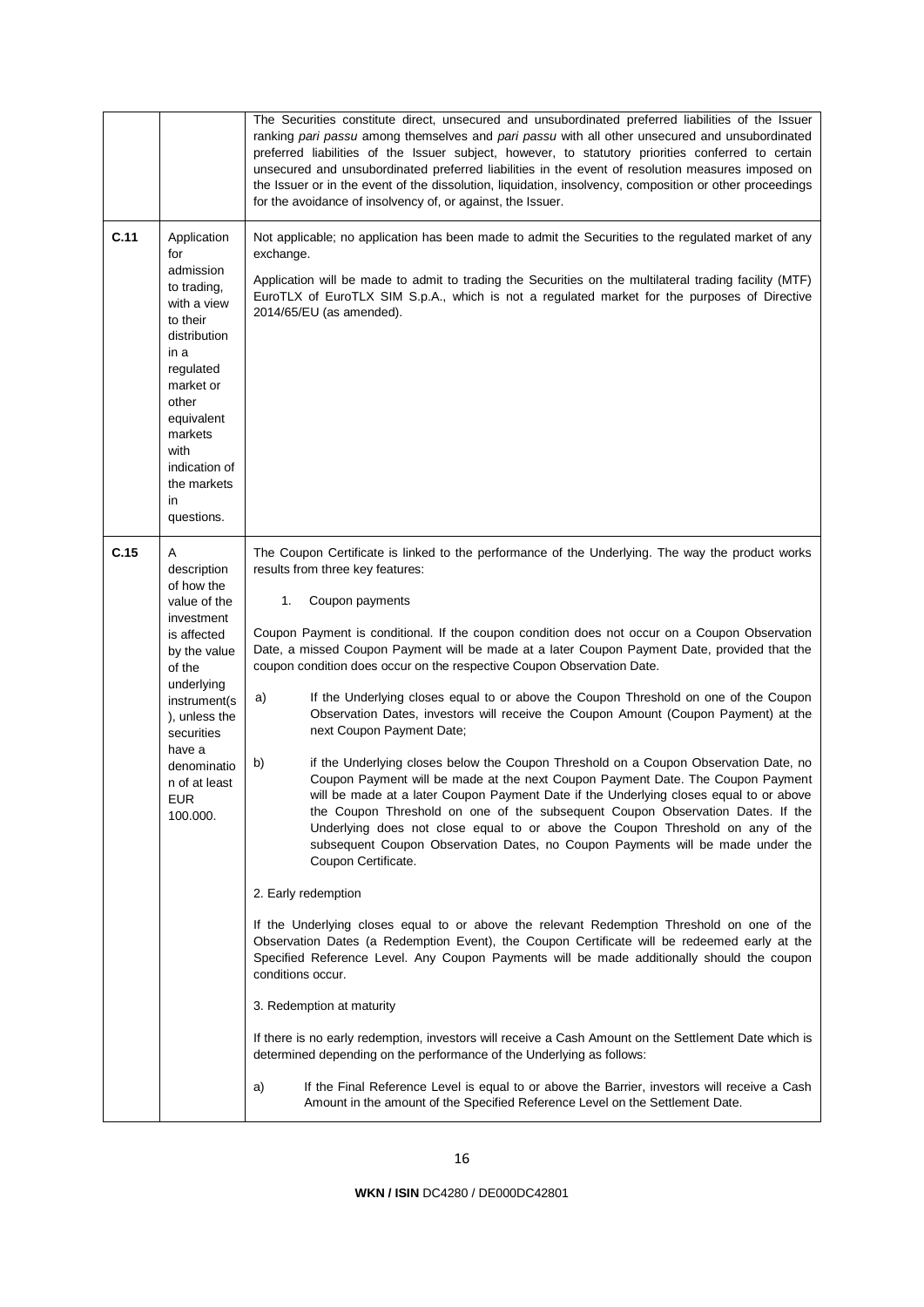|  | b)<br>the negative performance of the Underlying based on the Initial Reference Level.              | If the Final Reference Level is below the Barrier, the Coupon Certificate will participate 1:1 in                                                                                                                                                                                                                                                                                                                                                               |
|--|-----------------------------------------------------------------------------------------------------|-----------------------------------------------------------------------------------------------------------------------------------------------------------------------------------------------------------------------------------------------------------------------------------------------------------------------------------------------------------------------------------------------------------------------------------------------------------------|
|  | Any Coupon Payments will be made additionally should the coupon conditions occur.                   |                                                                                                                                                                                                                                                                                                                                                                                                                                                                 |
|  | Investors limit their return to the Specified Reference Level and Coupon Payments in return for the |                                                                                                                                                                                                                                                                                                                                                                                                                                                                 |
|  | <b>Aggregate Preceding Coupon Amounts</b>                                                           | in respect of a Coupon Payment Date, an<br>amount equal to the aggregate amount of all<br>Coupon Amounts (if any) paid in respect of<br>all Coupon Payment Dates (if any)<br>preceding such Coupon Payment Date,<br>provided that if there are no preceding<br>Coupon Payment Dates and/or no Coupon<br>Amount has been paid prior to such Coupon<br>Payment Date, then the Aggregate<br>Preceding Coupon Amounts for such<br>Coupon Payment Date shall be zero |
|  | Barrier                                                                                             | 70 per cent. of the Initial Reference Level                                                                                                                                                                                                                                                                                                                                                                                                                     |
|  | Coupon Amount                                                                                       | the difference between:<br>the Reference Amount multiplied by<br>(a)<br>the Coupon Value multiplied by the<br>number of Coupon Observation Dates<br>preceding the relevant Coupon<br>Payment Date, minus<br>the Aggregate Preceding Coupon<br>(b)<br>Amounts.                                                                                                                                                                                                   |
|  | <b>Coupon Observation Date</b>                                                                      | Each of<br>29<br>June 2020 (the "First Coupon"<br>Observation Date"), 28 June 2021 (the<br>"Second Coupon Observation Date"), 27<br>June<br>2022<br>(the<br>"Third<br>Coupon<br>Observation Date"), 27 June 2023 (the<br>"Fourth Coupon Observation Date") and<br>the Valuation Date.                                                                                                                                                                           |
|  | Coupon Payment Date                                                                                 | The fifth Business Day following each<br>Coupon Observation Date or, if such day is<br>not a Business Day the Coupon Payment<br>Date is postponed to the next day which is a<br>Business Day.                                                                                                                                                                                                                                                                   |
|  | Coupon Threshold                                                                                    | 70 per cent. of the Initial Reference Level                                                                                                                                                                                                                                                                                                                                                                                                                     |
|  | Coupon Value                                                                                        | 8.90 per cent.                                                                                                                                                                                                                                                                                                                                                                                                                                                  |
|  | <b>Final Reference Level</b>                                                                        | The Reference Level on the Valuation Date                                                                                                                                                                                                                                                                                                                                                                                                                       |
|  | Initial Reference Level                                                                             | The Reference Level on the Initial Valuation<br>Date                                                                                                                                                                                                                                                                                                                                                                                                            |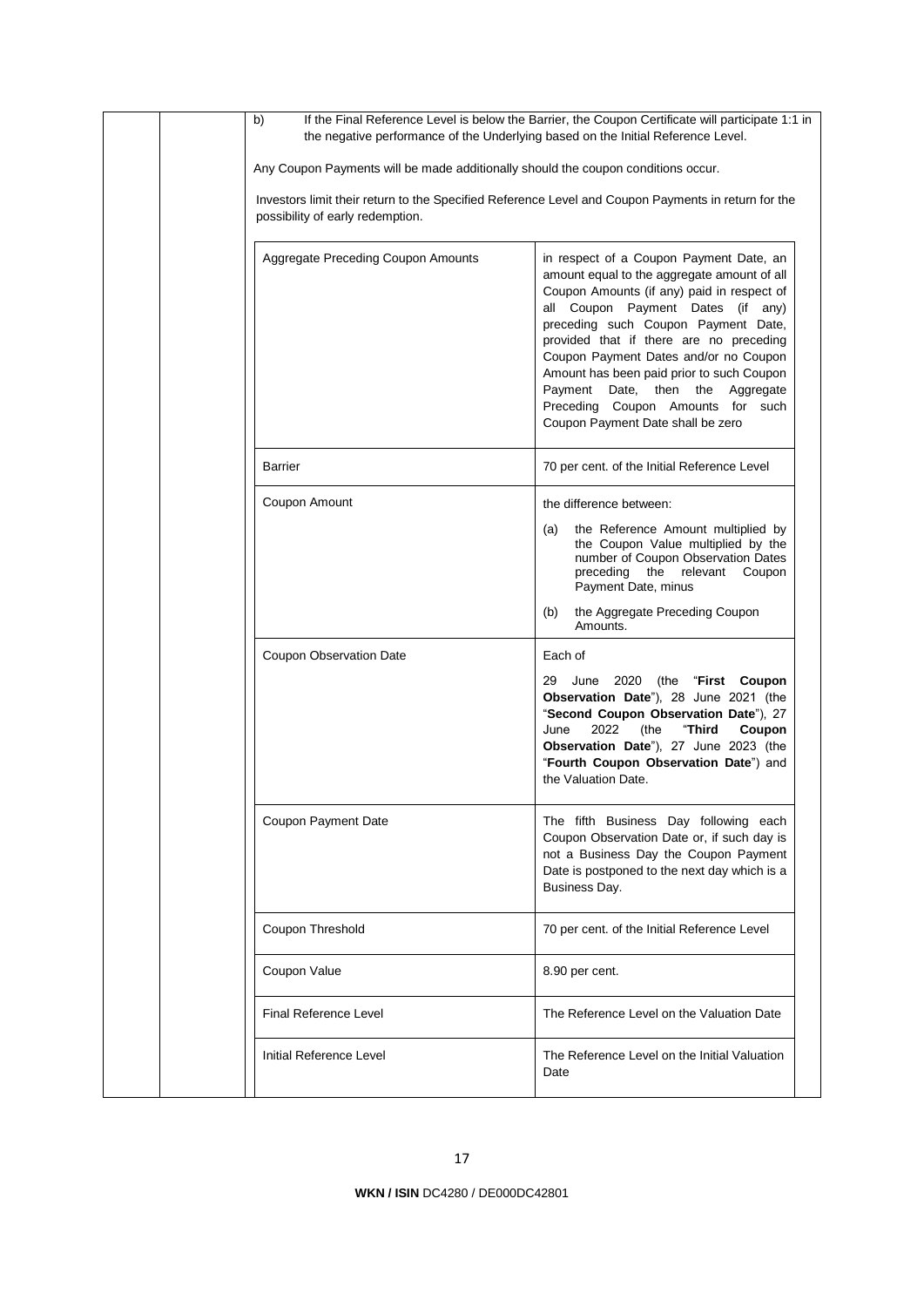|      |                                                                                                                                      | <b>Initial Valuation Date</b>                                                                                                                                                                                                                                                                                                                                            | 27 June 2019                                                                                                                                                                                     |  |
|------|--------------------------------------------------------------------------------------------------------------------------------------|--------------------------------------------------------------------------------------------------------------------------------------------------------------------------------------------------------------------------------------------------------------------------------------------------------------------------------------------------------------------------|--------------------------------------------------------------------------------------------------------------------------------------------------------------------------------------------------|--|
|      |                                                                                                                                      | <b>Issue Date</b>                                                                                                                                                                                                                                                                                                                                                        | 28 June 2019                                                                                                                                                                                     |  |
|      |                                                                                                                                      | <b>Observation Date</b>                                                                                                                                                                                                                                                                                                                                                  | 29 June 2020 (the "First Observation<br>Date"), 28 June 2021 (the "Second<br>Observation Date"), 27 June 2022 (the<br>"Third Observation Date"), 27 June 2023<br>(the "Fourth Observation Date") |  |
|      |                                                                                                                                      | <b>Redemption Threshold</b>                                                                                                                                                                                                                                                                                                                                              | 100 per cent. of the Initial Reference Level                                                                                                                                                     |  |
|      |                                                                                                                                      | Reference Amount                                                                                                                                                                                                                                                                                                                                                         | <b>EUR 100</b>                                                                                                                                                                                   |  |
|      |                                                                                                                                      | Reference Level                                                                                                                                                                                                                                                                                                                                                          | In respect of any day an amount (which<br>shall be deemed to be a monetary value in<br>the Settlement Currency) equal to:                                                                        |  |
|      |                                                                                                                                      |                                                                                                                                                                                                                                                                                                                                                                          | the official closing price of the Underlying on<br>such day quoted by or published on the<br>Reference Source (Euronext Paris).                                                                  |  |
|      |                                                                                                                                      | <b>Settlement Currency</b>                                                                                                                                                                                                                                                                                                                                               | Euro (EUR)                                                                                                                                                                                       |  |
|      |                                                                                                                                      | Specified Reference Level                                                                                                                                                                                                                                                                                                                                                | <b>EUR 100</b>                                                                                                                                                                                   |  |
|      |                                                                                                                                      | <b>Termination Date</b>                                                                                                                                                                                                                                                                                                                                                  | In the event of early termination, the<br>relevant Observation Date on which such<br>Redemption Event occurs.                                                                                    |  |
|      |                                                                                                                                      | Value Date                                                                                                                                                                                                                                                                                                                                                               | 28 June 2019                                                                                                                                                                                     |  |
| C.16 | The<br>expiration or<br>maturity<br>date of the<br>derivative<br>securities -<br>the exercise<br>date or final<br>reference<br>date. | Settlement Date: The fifth Business Day following:<br>(a) if a Redemption Event has occurred, the relevant Termination Date or<br>(b) if a Redemption Event has not occurred, the relevant Valuation Date, probably 04 July 2024.<br>Exercise Date: (a) If a Redemption Event occurs, the Termination Date or (b) otherwise 27 June 2024<br>Valuation Date: 27 June 2024 |                                                                                                                                                                                                  |  |
| C.17 | Settlement<br>procedure<br>of the<br>derivative<br>securities.                                                                       | Any cash amounts payable by the Issuer shall be transferred to the relevant Clearing Agent for<br>distribution to the Securityholders.<br>The Issuer will be discharged of its payment obligations by payment to, or to the order of, the relevant<br>Clearing Agent in respect of the amount so paid.                                                                   |                                                                                                                                                                                                  |  |
| C.18 | Α<br>description<br>of how the<br>return on<br>derivative                                                                            | Payment of the Cash Amount to the respective Securityholder on the Settlement Date.                                                                                                                                                                                                                                                                                      |                                                                                                                                                                                                  |  |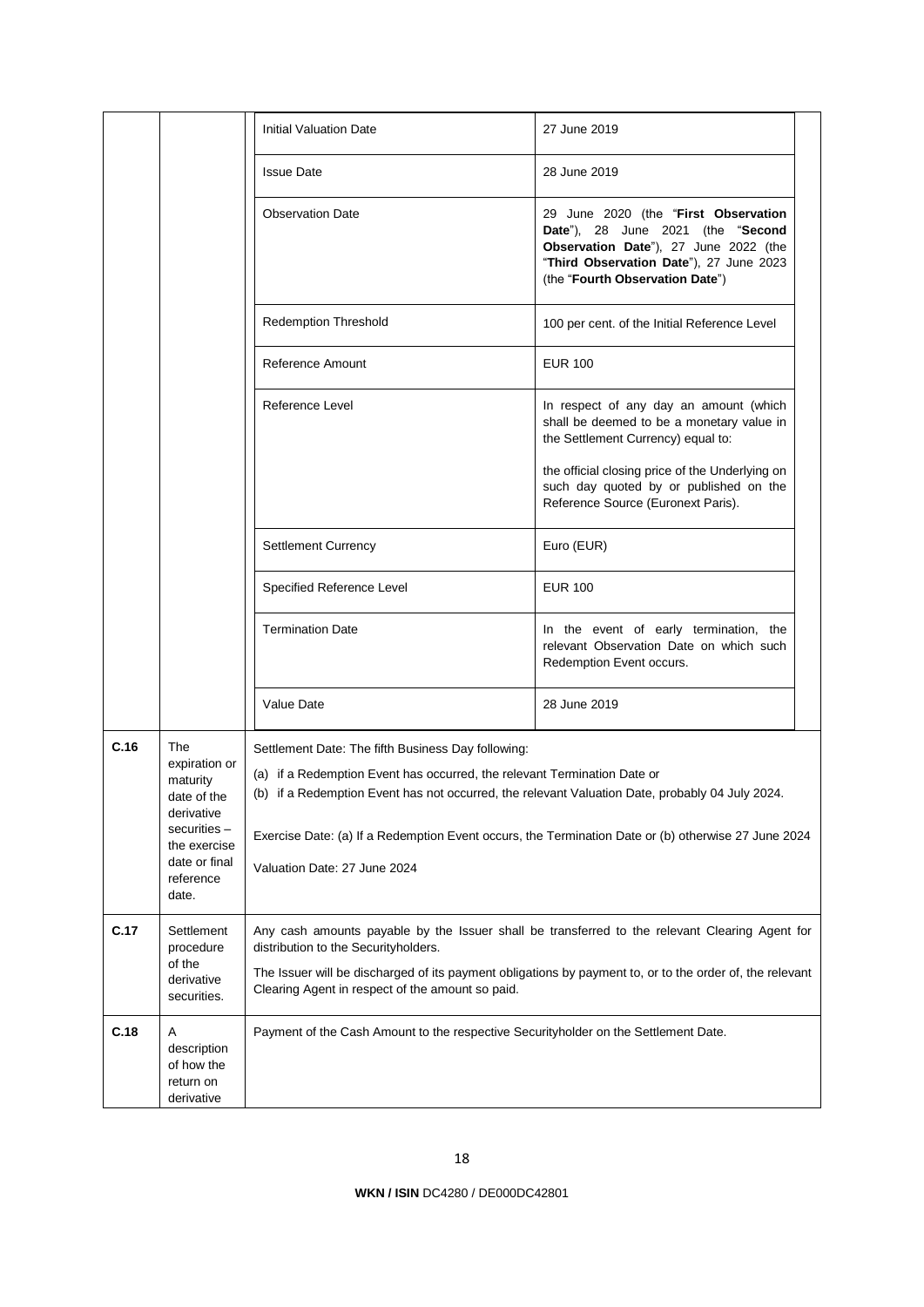|                    | securities<br>takes place.                                                                                       |                                                                                                                                                                                                                                                                                                                                                                                                                                                                                                                                                                                                                                                                                                                                                                                                                                                                                                                                                                                                                                                                                                                                                                                                                                                                                                                                                                                                                                                                                                                                                                                                                                                                                                                                                                                                                                                                                                                                                                                                                                                                                                                                                                                                                                                                                                                                                                                                                                                                                                                                          |
|--------------------|------------------------------------------------------------------------------------------------------------------|------------------------------------------------------------------------------------------------------------------------------------------------------------------------------------------------------------------------------------------------------------------------------------------------------------------------------------------------------------------------------------------------------------------------------------------------------------------------------------------------------------------------------------------------------------------------------------------------------------------------------------------------------------------------------------------------------------------------------------------------------------------------------------------------------------------------------------------------------------------------------------------------------------------------------------------------------------------------------------------------------------------------------------------------------------------------------------------------------------------------------------------------------------------------------------------------------------------------------------------------------------------------------------------------------------------------------------------------------------------------------------------------------------------------------------------------------------------------------------------------------------------------------------------------------------------------------------------------------------------------------------------------------------------------------------------------------------------------------------------------------------------------------------------------------------------------------------------------------------------------------------------------------------------------------------------------------------------------------------------------------------------------------------------------------------------------------------------------------------------------------------------------------------------------------------------------------------------------------------------------------------------------------------------------------------------------------------------------------------------------------------------------------------------------------------------------------------------------------------------------------------------------------------------|
| C.19               | The<br>exercise<br>price or the<br>final<br>reference<br>level of the<br>underlying.                             | The Final Reference Level.                                                                                                                                                                                                                                                                                                                                                                                                                                                                                                                                                                                                                                                                                                                                                                                                                                                                                                                                                                                                                                                                                                                                                                                                                                                                                                                                                                                                                                                                                                                                                                                                                                                                                                                                                                                                                                                                                                                                                                                                                                                                                                                                                                                                                                                                                                                                                                                                                                                                                                               |
| C.20               | Type of the<br>underlying<br>and where<br>the<br>information<br>on the<br>underlying<br>can be<br>found.         | Type: Share<br>Name: ordinary shares of Peugeot, SA<br>Information on the historical and ongoing performance of the Underlying and its volatility can be<br>obtained on the public website www.psa.fr and on the Reuters page as provided for each security or<br>item composing the Underlying.                                                                                                                                                                                                                                                                                                                                                                                                                                                                                                                                                                                                                                                                                                                                                                                                                                                                                                                                                                                                                                                                                                                                                                                                                                                                                                                                                                                                                                                                                                                                                                                                                                                                                                                                                                                                                                                                                                                                                                                                                                                                                                                                                                                                                                         |
| <b>Eleme</b><br>nt | Section D - Risks                                                                                                |                                                                                                                                                                                                                                                                                                                                                                                                                                                                                                                                                                                                                                                                                                                                                                                                                                                                                                                                                                                                                                                                                                                                                                                                                                                                                                                                                                                                                                                                                                                                                                                                                                                                                                                                                                                                                                                                                                                                                                                                                                                                                                                                                                                                                                                                                                                                                                                                                                                                                                                                          |
| <b>D.2</b>         | Key<br>information<br>on the key<br>risks<br>that<br>are<br>specific<br>and<br>individual<br>the<br>to<br>issuer | Investors will be exposed to the risk of the Issuer becoming insolvent as result of being overindebted<br>or unable to pay debts, i.e. to the risk of a temporary or permanent inability to meet interest and/or<br>principal payments on time. The Issuer's credit ratings reflect the assessment of these risks.<br>Factors that may have a negative impact on Deutsche Bank's profitability are described in the<br>following:<br>While the global economy showed robust growth in 2018, significant macroeconomic risks<br>remain that could negatively affect the results of operations and financial condition in some<br>of Deutsche Bank's businesses as well as its strategic plans, including deterioration of the<br>economic outlook for the euro area and slowing in emerging markets, trade tensions<br>between the United States and China as well between the United States and Europe,<br>inflation risks, Brexit, European elections and geopolitical risks.<br>In the European Union, continued elevated levels of political uncertainty could have<br>unpredictable consequences for the financial system and the greater economy, and could<br>contribute to European de-integration in certain areas, potentially leading to declines in<br>business levels, write-downs of assets and losses across Deutsche Bank's businesses.<br>Deutsche Bank's ability to protect itself against these risks is limited.<br>The potential withdrawal of the United Kingdom from the European Union – Brexit – may<br>have adverse effects on Deutsche Bank's business, results of operations or strategic plans.<br>Deutsche Bank may be required to take impairments on its exposures to the sovereign debt<br>of European or other countries if the European sovereign debt crisis reignites. The credit<br>default swaps into which Deutsche Bank has entered to manage sovereign credit risk may<br>not be available to offset these losses.<br>Deutsche Bank's results of operation and financial condition, in particular those of Deutsche<br>Bank's Corporate & Investment Bank, continue to be negatively impacted by the challenging<br>market environment, uncertain macro-economic and geopolitical conditions, lower levels of<br>client activity, increased competition and regulation, and the immediate impact of Deutsche<br>Bank's strategic decisions. If Deutsche Bank is unable to improve its profitability as it<br>continues to face these headwinds, Deutsche Bank may be unable to meet many of its |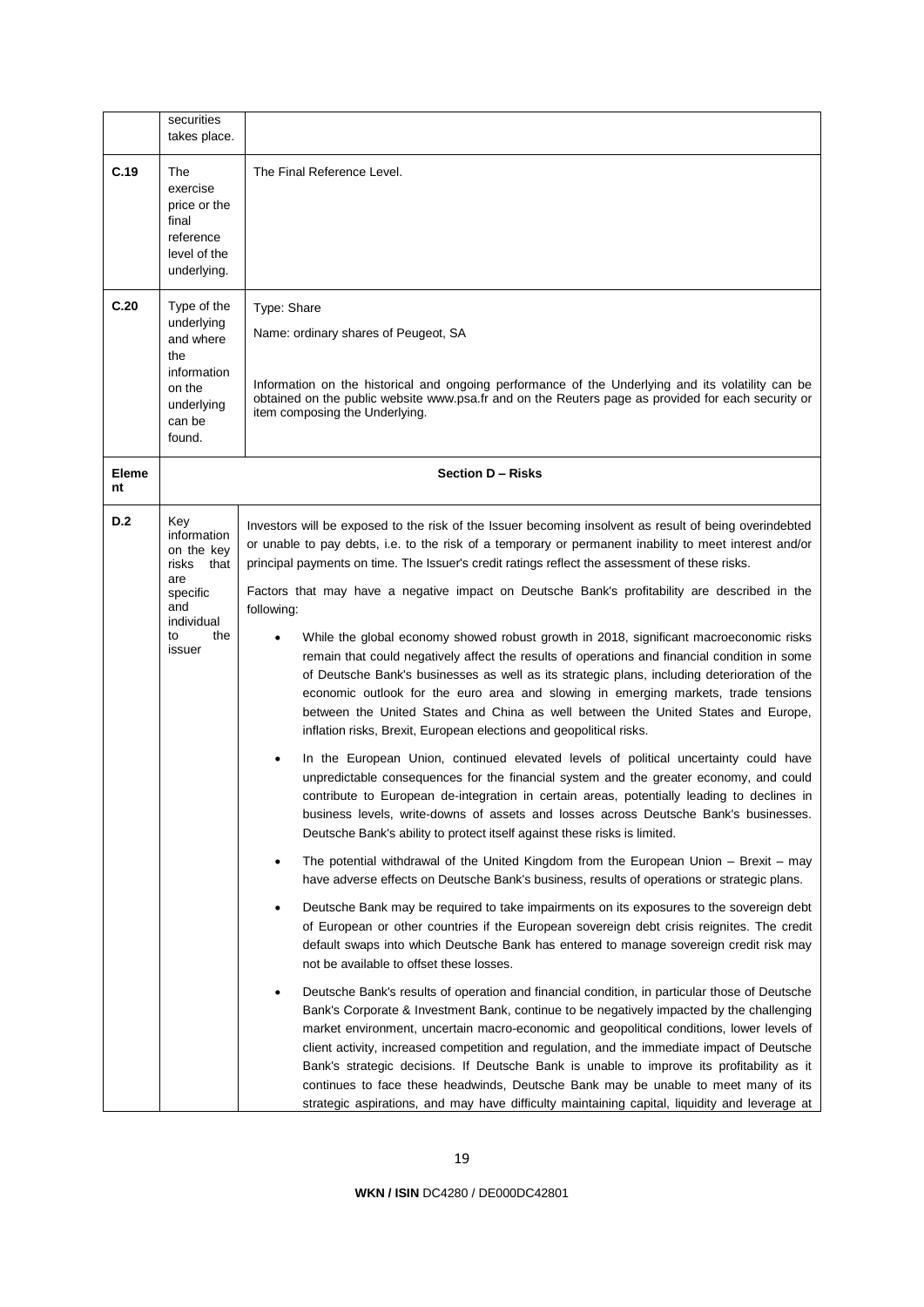| levels expected by market participants and Deutsche Bank's regulators.                                                                                                                                                                                                                                                                                                                                                                                                                                                                                                                                                                                                                                                                                                                                                                                                                                                                                                                       |
|----------------------------------------------------------------------------------------------------------------------------------------------------------------------------------------------------------------------------------------------------------------------------------------------------------------------------------------------------------------------------------------------------------------------------------------------------------------------------------------------------------------------------------------------------------------------------------------------------------------------------------------------------------------------------------------------------------------------------------------------------------------------------------------------------------------------------------------------------------------------------------------------------------------------------------------------------------------------------------------------|
| Deutsche Bank considers business combinations from time to time. It is generally not<br>feasible for Deutsche Bank to consider reviews of any business with which Deutsche Bank<br>might engage in a combination to be complete in all respects. As a result, a combination<br>may not perform as well as expected. In addition, Deutsche Bank may fail to integrate its<br>operations successfully with any entity with which it participates in a business combination.<br>Failure to complete announced business combinations or failure to achieve the expected<br>benefits of any such combination could materially and adversely affect Deutsche Bank's<br>profitability. Such failures could also affect investors' perception of Deutsche Bank's<br>business prospects and management. They could also lead to departures of key employees,<br>or lead to increased costs and reduced profitability if Deutsche Bank felt compelled to offer<br>them financial incentives to remain. |
| Market speculation about potential consolidation in the financial sector in Europe and<br>Deutsche Bank's role in that consolidation could also have adverse effects on its business<br>and revenue levels. Although speculation concerning consolidation is frequent, there are<br>numerous impediments to completing transactions in Deutsche Bank's sector, including<br>those posed by the regulatory environment, differing business models, valuation issues and<br>the protracted headwinds facing the industry, including the low interest rate environment,<br>market pressures and the high costs associated with rationalizing and simplifying institutions'<br>businesses. Accordingly, Deutsche Bank may determine to cease consideration of business<br>combinations, or may determine not to pursue available opportunities.                                                                                                                                                  |
| If Deutsche Bank avoids entering into business combination transactions or if announced or<br>expected transactions fail to materialize, market participants may perceive Deutsche Bank<br>negatively. Deutsche Bank may also be unable to expand its businesses, especially into new<br>business areas, as quickly or successfully as its competitors if Deutsche Bank does so<br>through organic growth alone. These perceptions and limitations could cost Deutsche Bank<br>business and harm its reputation, which could have material adverse effects on Deutsche<br>Bank's financial condition, results of operations and liquidity.                                                                                                                                                                                                                                                                                                                                                   |
| Adverse market conditions, asset price deteriorations, volatility and cautious investor<br>sentiment have affected and may in the future materially and adversely affect Deutsche<br>Bank's revenues and profits, particularly in Deutsche Bank's investment banking, brokerage<br>and other commission- and fee-based businesses. As a result, Deutsche Bank has in the<br>past incurred and may in the future incur significant losses from its trading and investment<br>activities.                                                                                                                                                                                                                                                                                                                                                                                                                                                                                                      |
| Deutsche Bank's liquidity, business activities and profitability may be adversely affected by<br>an inability to access the debt capital markets or to sell assets during periods of market-wide<br>or firm-specific liquidity constraints. Credit rating downgrades have contributed to an<br>increase in Deutsche Bank's funding costs, and any future downgrade could materially<br>adversely affect its funding costs, the willingness of counterparties to continue to do<br>business with it and significant aspects of its business model.                                                                                                                                                                                                                                                                                                                                                                                                                                            |
| In the second quarter of 2018, Deutsche Bank announced changes to its strategy and<br>updates to its financial targets. If Deutsche Bank is unable to implement its strategic plans<br>successfully, Deutsche Bank may be unable to achieve its financial objectives, or it may<br>incur losses or low profitability, and its financial condition, results of operations and share<br>price may be materially and adversely affected.                                                                                                                                                                                                                                                                                                                                                                                                                                                                                                                                                        |
| Deutsche Bank may have difficulties selling companies, businesses or assets at favorable<br>prices or at all and may experience material losses from these assets and other investments<br>irrespective of market developments.                                                                                                                                                                                                                                                                                                                                                                                                                                                                                                                                                                                                                                                                                                                                                              |
| Intense competition, in Deutsche Bank's home market of Germany as well as in international<br>markets, has and could continue to materially adversely impact its revenues and profitability.                                                                                                                                                                                                                                                                                                                                                                                                                                                                                                                                                                                                                                                                                                                                                                                                 |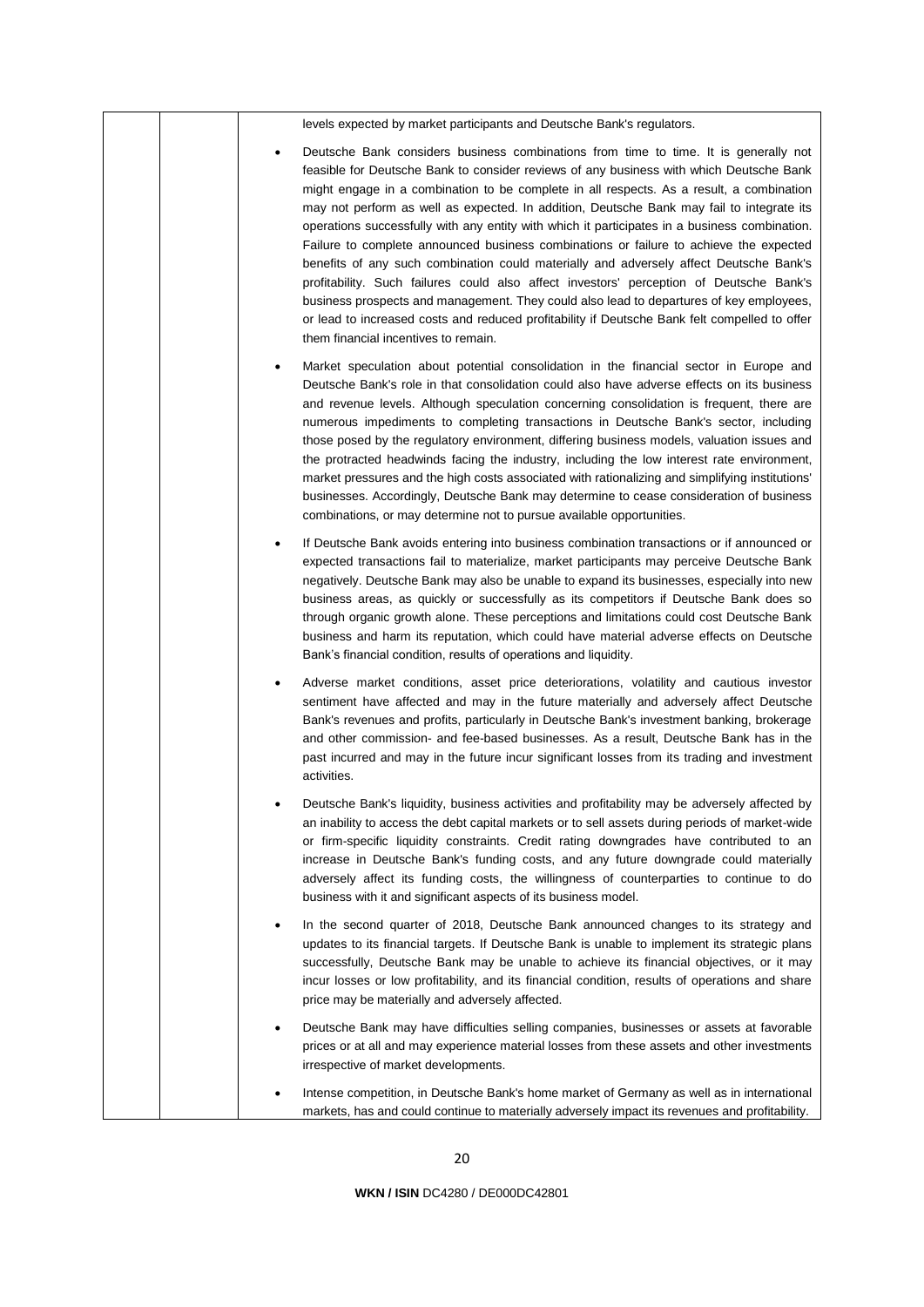|  | Regulatory reforms enacted and proposed in response to weaknesses in the financial<br>sector, together with increased regulatory scrutiny more generally, have had and continue to<br>have a significant impact on Deutsche Bank and may adversely affect its business and<br>ability to execute its strategic plans. Competent regulators may prohibit Deutsche Bank from<br>making dividend payments or payments on its regulatory capital instruments or take other<br>actions if Deutsche Bank fails to comply with regulatory requirements.                                                                                                                                                                                                                         |
|--|--------------------------------------------------------------------------------------------------------------------------------------------------------------------------------------------------------------------------------------------------------------------------------------------------------------------------------------------------------------------------------------------------------------------------------------------------------------------------------------------------------------------------------------------------------------------------------------------------------------------------------------------------------------------------------------------------------------------------------------------------------------------------|
|  | Regulatory and legislative changes require Deutsche Bank to maintain increased capital and<br>abide by tightened liquidity requirements. These requirements may significantly affect<br>Deutsche Bank's business model, financial condition and results of operations as well as the<br>competitive environment generally. Any perceptions in the market that Deutsche Bank may<br>be unable to meet its capital or liquidity requirements with an adequate buffer, or that<br>Deutsche Bank should maintain capital or liquidity in excess of these requirements or<br>another failure to meet these requirements could intensify the effect of these factors on<br>Deutsche Bank's business and results.                                                               |
|  | In some cases, Deutsche Bank is required to hold and calculate capital and to comply with<br>rules on liquidity and risk management separately for its local operations in different<br>jurisdictions, in particular in the United States.                                                                                                                                                                                                                                                                                                                                                                                                                                                                                                                               |
|  | Deutsche Bank's regulatory capital and liquidity ratios and its funds available for distributions<br>on its shares or regulatory capital instruments will be affected by Deutsche Bank's business<br>decisions and, in making such decisions, Deutsche Bank's interests and those of the holders<br>of such instruments may not be aligned, and Deutsche Bank may make decisions in<br>accordance with applicable law and the terms of the relevant instruments that result in no or<br>lower payments being made on Deutsche Bank's shares or regulatory capital instruments.                                                                                                                                                                                           |
|  | European and German legislation regarding the recovery and resolution of banks and<br>investment firms could, if steps were taken to ensure Deutsche Bank's resolvability or<br>resolution measures were imposed on it, significantly affect its business operations, and lead<br>to losses for its shareholders and creditors.                                                                                                                                                                                                                                                                                                                                                                                                                                          |
|  | Other regulatory reforms adopted or proposed in the wake of the financial crisis - for<br>example, extensive new regulations governing Deutsche Bank's derivatives activities,<br>compensation, bank levies, deposit protection, data protection, or a possible financial<br>transaction tax - may materially increase Deutsche Bank's operating costs and negatively<br>impact its business model.                                                                                                                                                                                                                                                                                                                                                                      |
|  | A robust and effective internal control environment and adequate infrastructure (comprising<br>people, policies and procedures, controls testing and IT systems) are necessary to ensure<br>that Deutsche Bank conducts its business in compliance with the laws, regulations and<br>associated supervisory expectations applicable to it. Deutsche Bank has identified the need<br>to strengthen its internal control environment and infrastructure and has embarked on<br>initiatives to accomplish this. If these initiatives are not successful or are delayed, Deutsche<br>Bank's reputation, regulatory position and financial condition may be materially adversely<br>affected, and Deutsche Bank's ability to achieve its strategic ambitions may be impaired. |
|  | The BaFin has ordered Deutsche Bank to improve its control and compliance infrastructure<br>relating to anti-money laundering and know-your-client processes in CIB, and appointed a<br>special representative to monitor these measures' implementation. Deutsche Bank's results<br>of operations, financial condition and reputation could be materially and adversely affected if<br>Deutsche Bank is unable to significantly improve its infrastructure and control environment<br>by the set deadline.                                                                                                                                                                                                                                                              |
|  | Deutsche Bank operates in a highly and increasingly regulated and litigious environment,<br>potentially exposing Deutsche Bank to liability and other costs, the amounts of which may be<br>substantial and difficult to estimate, as well as to legal and regulatory sanctions and                                                                                                                                                                                                                                                                                                                                                                                                                                                                                      |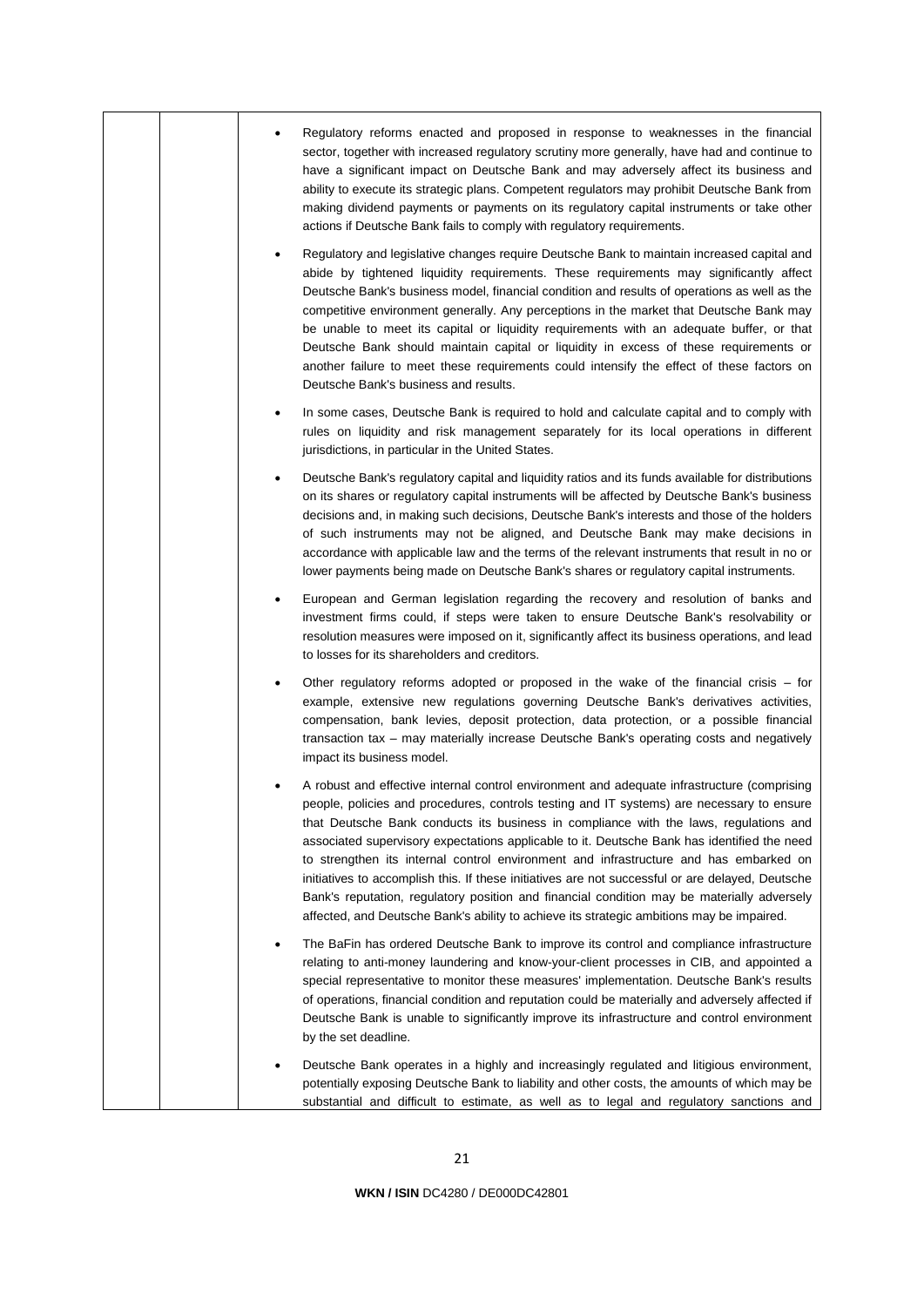|  | reputational harm.                                                                                                                                                                                                                                                                                                                                                                                                                                                                                                           |
|--|------------------------------------------------------------------------------------------------------------------------------------------------------------------------------------------------------------------------------------------------------------------------------------------------------------------------------------------------------------------------------------------------------------------------------------------------------------------------------------------------------------------------------|
|  | Deutsche Bank is currently the subject of industry-wide investigations by regulatory and law<br>enforcement agencies relating to interbank and dealer offered rates, as well as civil actions.<br>Due to a number of uncertainties, including those related to the high profile of the matters<br>and other banks' settlement negotiations, the eventual outcome of these matters is<br>unpredictable, and may materially and adversely affect Deutsche Bank's results of<br>operations, financial condition and reputation. |
|  | Regulators and law enforcement authorities are investigating, among other things, Deutsche<br>Bank's compliance with the U.S. Foreign Corrupt Practices Act and other laws with respect<br>to Deutsche Bank's hiring practices related to candidates referred by clients, potential clients<br>and government officials, and Deutsche Bank's engagement of finders and consultants.                                                                                                                                          |
|  | Deutsche Bank is currently involved in civil proceedings in connection with its voluntary<br>takeover offer for the acquisition of all shares of Postbank. The extent of Deutsche Bank's<br>financial exposure to this matter could be material, and its reputation may be harmed.                                                                                                                                                                                                                                           |
|  | Deutsche Bank has investigated the circumstances around equity trades entered into by<br>certain clients in Moscow and London and has advised regulators and law enforcement<br>authorities in several jurisdictions about those trades. In the event that violations of law or<br>regulation are found to have occurred, any resulting penalties against Deutsche Bank may<br>materially and adversely affect its results of operations, financial condition and reputation.                                                |
|  | Deutsche Bank is currently involved in civil and criminal proceedings in connection with<br>transactions with Monte dei Paschi di Siena. The extent of Deutsche Bank's financial<br>exposure to these matters could be material, and its reputation may be harmed.                                                                                                                                                                                                                                                           |
|  | Deutsche Bank is under continuous examination by tax authorities in the jurisdictions in<br>which Deutsche Bank operates. Tax laws are increasingly complex and are evolving. The<br>cost to Deutsche Bank arising from the conclusion and resolution of routine tax<br>examinations, tax litigation and other forms of tax proceedings or tax disputes may increase<br>and may adversely affect its business, financial condition and results of operation.                                                                 |
|  | Deutsche Bank is currently involved in a legal dispute with the German tax authorities in<br>relation to the tax treatment of certain income received with respect to its pension plan<br>assets. The proceeding is pending in front of the German supreme fiscal court<br>(Bundesfinanzhof). Should the courts ultimately rule in favor of the German tax authorities,<br>the outcome could have a material effect on Deutsche Bank's comprehensive income and<br>financial condition.                                      |
|  | US Congressional committees and other U.S. governmental entities have sought and may<br>seek information from Deutsche Bank concerning potential dealings between Deutsche<br>Bank and the U.S. executive branch, the President, his family and other close associates,<br>exposing Deutsche Bank in particular to risk to its reputation and potential loss of business<br>as a result of extensive media attention                                                                                                         |
|  | Deutsche Bank has received requests for information from regulatory and law enforcement<br>agencies concerning its correspondent banking relationship with Danske Bank, exposing<br>Deutsche Bank in particular to risk to its reputation and potential loss of business as a result<br>of extensive media attention.                                                                                                                                                                                                        |
|  | In November 2018, Deutsche Bank's offices in Frankfurt were searched by German law<br>enforcement authorities on the suspicion that two employees and as-yet unidentified further<br>individuals deliberately abstained from issuing suspicious activity reports (SARs) in a timely<br>manner and aided and abetted money laundering, exposing Deutsche Bank in particular to<br>risk to its reputation and potential loss of business as a result of extensive media attention.                                             |
|  | Guilty pleas by or convictions of Deutsche Bank or its affiliates in criminal proceedings may                                                                                                                                                                                                                                                                                                                                                                                                                                |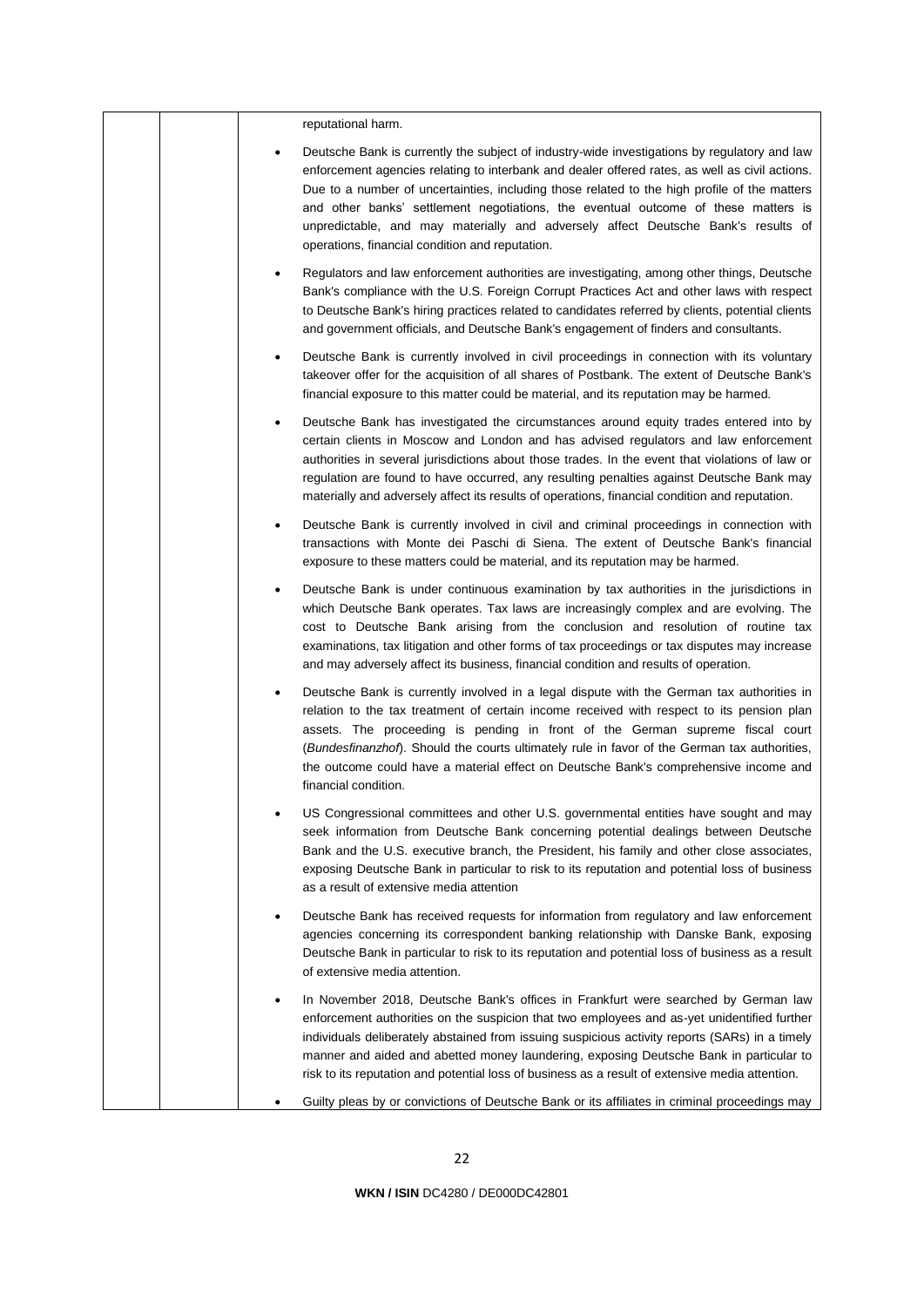| have consequences that have adverse effects on certain of its businesses.                                                                                                                                                                                                                                                                                                                                                                                                                                                                                                                                                |
|--------------------------------------------------------------------------------------------------------------------------------------------------------------------------------------------------------------------------------------------------------------------------------------------------------------------------------------------------------------------------------------------------------------------------------------------------------------------------------------------------------------------------------------------------------------------------------------------------------------------------|
| In addition to its traditional banking businesses of deposit-taking and lending, Deutsche<br>Bank also engages in nontraditional credit businesses in which credit is extended in<br>transactions that include, for example, its holding of securities of third parties or its engaging<br>in complex derivative transactions. These nontraditional credit businesses materially<br>increase Deutsche Bank's exposure to credit risk.                                                                                                                                                                                    |
| A substantial proportion of the assets and liabilities comprise financial instruments that it<br>carries at fair value, with changes in fair value recognized in its income statement. As a<br>result of such changes, Deutsche Bank has incurred losses in the past, and may incur<br>further losses in the future.                                                                                                                                                                                                                                                                                                     |
| Pursuant to accounting rules, Deutsche Bank must periodically test the value of the goodwill<br>٠<br>of its businesses and the value of its other intangible assets for impairment. In the event<br>such test determines that criteria for impairment exists, Deutsche Bank is required under<br>accounting rules to write down the value of such asset. Impairments of goodwill and other<br>intangible assets have had and may have a material adverse effect on Deutsche Bank's<br>profitability results of operations.                                                                                               |
| Pursuant to accounting rules, Deutsche Bank must review its deferred tax assets at the end<br>of each reporting period. To the extent that it is no longer probable that sufficient taxable<br>income will be available to allow the benefit of part or all of deferred tax assets to be utilized,<br>Deutsche Bank has to reduce the carrying amounts. These reductions have had and may in<br>the future have material adverse effects on its profitability, equity and financial condition.                                                                                                                           |
| Deutsche Bank's risk management policies, procedures and methods leave it exposed to<br>٠<br>unidentified or unanticipated risks, which could lead to material losses.                                                                                                                                                                                                                                                                                                                                                                                                                                                   |
| Operational risks, which may arise from errors in the performance of Deutsche Bank's<br>٠<br>processes, the conduct of Deutsche Bank's employees, instability, malfunction or outage of<br>Deutsche Bank's IT system and infrastructure, or loss of business continuity, or comparable<br>issues with respect to Deutsche Bank's vendors, may disrupt Deutsche Bank's businesses<br>and lead to material losses.                                                                                                                                                                                                         |
| Deutsche Bank utilizes a variety of vendors in support of its business and operations.<br>Services provided by vendors pose risks to Deutsche Bank comparable to those Deutsche<br>Bank bears when it performs the services itself, and Deutsche Bank remains ultimately<br>responsible for the services its vendors provide. Furthermore, if a vendor does not conduct<br>business in accordance with applicable standards or Deutsche Bank's expectations,<br>Deutsche Bank could be exposed to material losses or regulatory action or litigation or fail to<br>achieve the benefits it sought from the relationship. |
| Deutsche Bank's operational systems are subject to an increasing risk of cyber-attacks and<br>other internet crime, which could result in material losses of client or customer information,<br>damage Deutsche Bank's reputation and lead to regulatory penalties and financial losses.                                                                                                                                                                                                                                                                                                                                 |
| The size of Deutsche Bank's clearing operations exposes Deutsche Bank to a heightened<br>risk of material losses should these operations fail to function properly.                                                                                                                                                                                                                                                                                                                                                                                                                                                      |
| Ongoing global benchmark reform efforts initiated by the Financial Stability Board,<br>specifically the transition from interbank offered rates to alternative reference rates, including<br>so-called "risk-free-rates", that are under development, introduce a number of inherent risks<br>to Deutsche Bank's business and the financial industry. These risks, should they materialize,<br>may have adverse effects on Deutsche Bank's business, results of operations and<br>profitability.                                                                                                                         |
| Deutsche Bank is subject to laws and other requirements relating to financial and trade<br>sanctions and embargoes. If Deutsche Bank breaches such laws and requirements, it can                                                                                                                                                                                                                                                                                                                                                                                                                                         |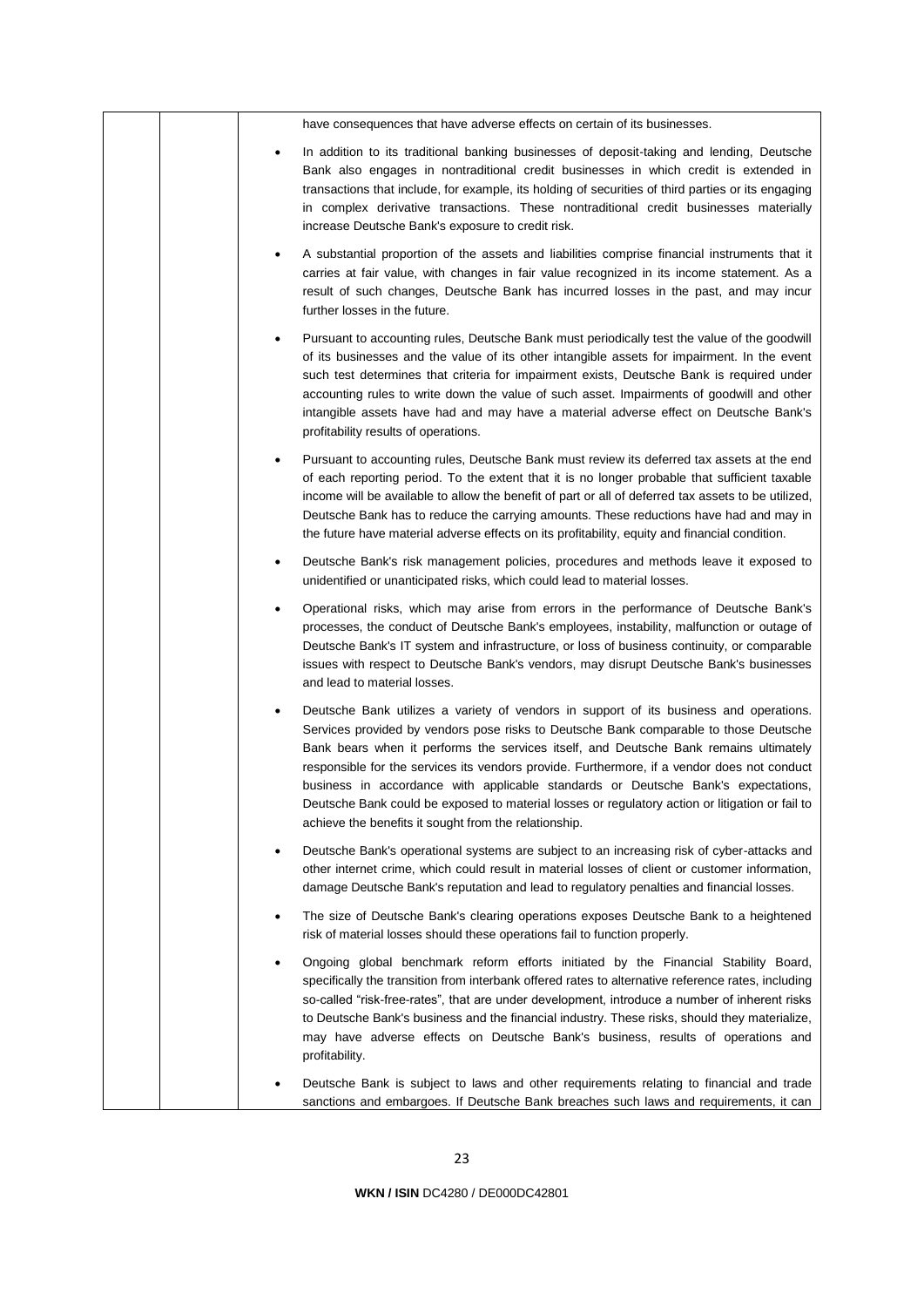|     |                                                                                            | be subject, and have in the past been subject, to material regulatory enforcement actions<br>and penalties.                                                                                                                                                                                                                                                                                                                                                                                                                                                                                                                    |
|-----|--------------------------------------------------------------------------------------------|--------------------------------------------------------------------------------------------------------------------------------------------------------------------------------------------------------------------------------------------------------------------------------------------------------------------------------------------------------------------------------------------------------------------------------------------------------------------------------------------------------------------------------------------------------------------------------------------------------------------------------|
|     |                                                                                            | Transactions with counterparties in countries designated by the U.S. State Department as<br>$\bullet$<br>state sponsors of terrorism or persons targeted by U.S. economic sanctions may lead<br>potential customers and investors to avoid doing business with Deutsche Bank or investing<br>in Deutsche Bank's securities, harm Deutsche Bank's reputation or result in regulatory or<br>enforcement action which could materially and adversely affect Deutsche Bank's business.                                                                                                                                             |
| D.6 | Key<br>information                                                                         | Securities are linked to the Underlying                                                                                                                                                                                                                                                                                                                                                                                                                                                                                                                                                                                        |
|     | on<br>the<br>risks<br>that<br>are<br>specific                                              | Amounts payable or assets deliverable periodically or on exercise or redemption of the Securities, as<br>the case may be, are linked to the Underlying which may comprise one or more Reference Item(s).<br>The purchase of, or investment in, Securities linked to the Underlying involves substantial risks.                                                                                                                                                                                                                                                                                                                 |
|     | and<br>individual<br>to<br>the<br>securities<br>and<br>risk<br>warning to<br>effect<br>the | The Securities are not conventional securities and carry various unique investment risks which<br>prospective investors should understand clearly before investing in the Securities. Each prospective<br>investor in the Securities should be familiar with securities having characteristics similar to the<br>Securities and should fully review all documentation for and understand the Terms and Conditions of<br>the Securities and the nature and extent of its exposure to risk of loss.                                                                                                                              |
|     | that<br>investors<br>may<br>lose<br>the value<br>of<br>their                               | Potential investors should ensure that they understand the relevant formula in accordance with which<br>the amounts payable and/or assets deliverable are calculated, and if necessary seek advice from their<br>own adviser(s).                                                                                                                                                                                                                                                                                                                                                                                               |
|     | entire<br>investment                                                                       | Risks associated with the Underlying                                                                                                                                                                                                                                                                                                                                                                                                                                                                                                                                                                                           |
|     | or part of it                                                                              | Because of the Underlying's influence on the entitlement from the Security investors are exposed to<br>risks both during the term and also at maturity, which are also generally associated with an investment<br>in the respective share.                                                                                                                                                                                                                                                                                                                                                                                     |
|     |                                                                                            | <b>Currency risks</b>                                                                                                                                                                                                                                                                                                                                                                                                                                                                                                                                                                                                          |
|     |                                                                                            | Investors face an exchange rate risk if the Settlement Currency is not the currency of the investor's<br>home jurisdiction.                                                                                                                                                                                                                                                                                                                                                                                                                                                                                                    |
|     |                                                                                            | <b>Adjustment / Early Termination</b>                                                                                                                                                                                                                                                                                                                                                                                                                                                                                                                                                                                          |
|     |                                                                                            | The Issuer is entitled to make adjustments to the Terms and Conditions following the occurrence of an<br>adjustment event. These may include any event which materially affects the theoretical economic<br>value of a Reference Item or any event which materially disrupts the economic link between the value<br>of the Reference Item and the Securities subsisting immediately prior to the occurrence of such event.<br>Such adjustments may take into account and pass on to Securityholders any increased direct or<br>indirect cost to the Issuer as a result of or in connection with the relevant adjustment event. |
|     |                                                                                            | On the occurrence of an adjustment/termination event, the Issuer is also entitled to adjust the Terms<br>and Conditions or in certain cases, substitute the relevant Reference Item affected by such<br>adjustment/termination event. If such adjustment or substitution is not possible, the Issuer is also<br>entitled to terminate and cancel the Securities by giving notice to the Securityholders, providing brief<br>details of the adjustment/termination event and of the payout amount ("Adjustment / Termination<br>Notice").                                                                                       |
|     |                                                                                            | In case of a termination or cancelation the Issuer will pay, usually prior to the scheduled settlement<br>date of the Securities, an amount which the Calculation Agent determines to be their fair market value,<br>taking into account the relevant adjustment/termination event and, less the direct and indirect cost to<br>the Issuer of unwinding or adjusting any underlying related hedging arrangements, and less any tax or<br>withholding required by law. Such amount may be significantly less than an investor's initial investment<br>in Securities and in certain circumstances may be zero.                   |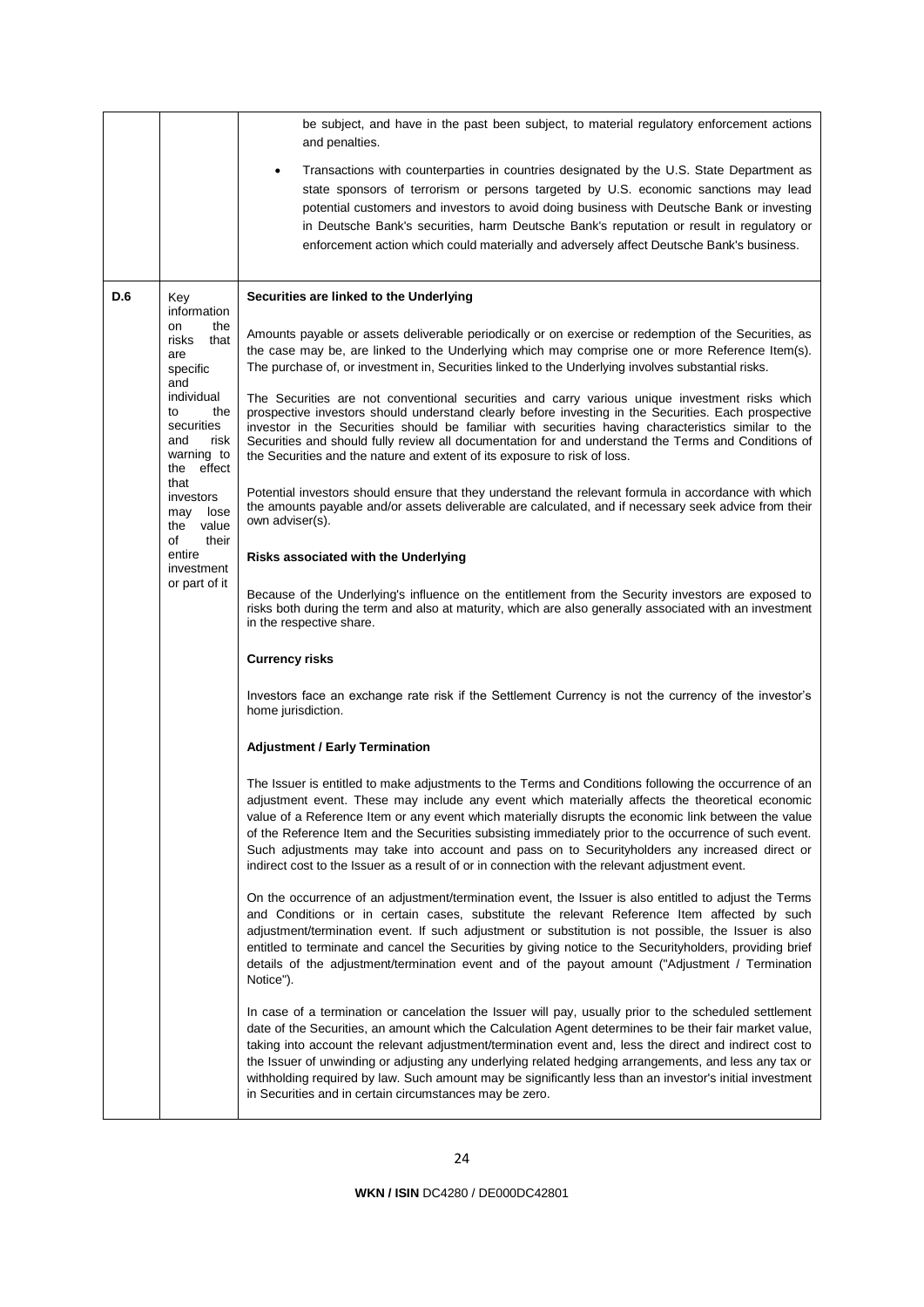|             |                                                                                           | Securities.                                                                | An adjustment/termination event may include an event which materially affects the method by which<br>the Calculation Agent determines the level or price of any Reference Item or the ability of the<br>Calculation Agent to determine the level or price of any Reference Item. In addition, an<br>adjustment/termination event may occur where it is illegal or no longer feasible for the Issuer to<br>maintain its hedging arrangements for the Securities or where materially increased costs or expenses<br>would be incurred by the Issuer in maintaining those arrangements. An adjustment/termination event<br>may also occur in a situation where certain market disruptions exist or a force majeure occurs (being<br>an event or circumstance which prevents or materially affects the performance of the Issuer's<br>obligation). An adjustment event or adjustment/termination event may materially affect the cost to the<br>Issuer of maintaining the Securities or its hedging arrangements in a way which has not been factored<br>into the issue price of the Securities. This may therefore require adjustments or a termination of the |
|-------------|-------------------------------------------------------------------------------------------|----------------------------------------------------------------------------|-------------------------------------------------------------------------------------------------------------------------------------------------------------------------------------------------------------------------------------------------------------------------------------------------------------------------------------------------------------------------------------------------------------------------------------------------------------------------------------------------------------------------------------------------------------------------------------------------------------------------------------------------------------------------------------------------------------------------------------------------------------------------------------------------------------------------------------------------------------------------------------------------------------------------------------------------------------------------------------------------------------------------------------------------------------------------------------------------------------------------------------------------------------|
|             |                                                                                           | the Securities and the basis on which the Securities are priced.           | Any adjustment made due to an adjustment event or any adjustment or termination of the Securities or<br>replacement of a Reference Item following an adjustment/termination event may have an adverse<br>effect on the Securities and Securityholders. In particular, the value of the Securities may fall and<br>amounts payable or assets deliverable under the Securities may be less and may be made at different<br>times than anticipated. This is part of the economic risk Securityholders bear when investing in                                                                                                                                                                                                                                                                                                                                                                                                                                                                                                                                                                                                                                   |
|             |                                                                                           | Regulatory bail-in and other resolution measures                           |                                                                                                                                                                                                                                                                                                                                                                                                                                                                                                                                                                                                                                                                                                                                                                                                                                                                                                                                                                                                                                                                                                                                                             |
|             |                                                                                           | Conditions of the Securities, the Security holders agree to such measures. | If the competent authority determines that the Issuer is failing or likely to fail and certain other<br>conditions are met, the competent resolution authority has the power to write down, including to write<br>down to zero, claims for payment of the principal and any other claims under the Securities<br>respectively, interest or any other amount in respect of the Securities to convert the Securities into<br>ordinary shares or other instruments qualifying as common equity tier 1 capital (the write-down and<br>conversion powers commonly being referred to as the bail-in tool), or to apply any other resolution<br>measure including (but not limited to) a transfer of the Securities to another entity, a variation of the<br>terms and conditions of the Securities or a cancellation of the Securities. Under the Terms and                                                                                                                                                                                                                                                                                                       |
|             |                                                                                           | <b>Risks at maturity</b>                                                   |                                                                                                                                                                                                                                                                                                                                                                                                                                                                                                                                                                                                                                                                                                                                                                                                                                                                                                                                                                                                                                                                                                                                                             |
|             |                                                                                           |                                                                            | If the Final Reference Level is below the Barrier, the Coupon Certificate involves a risk of loss<br>depending on the price or level of the Underlying; in the worst-case scenario, this may result in the<br>total loss of the capital invested. This will occur if the Final Reference Level is zero.                                                                                                                                                                                                                                                                                                                                                                                                                                                                                                                                                                                                                                                                                                                                                                                                                                                     |
|             |                                                                                           | <b>Possible total loss</b>                                                 |                                                                                                                                                                                                                                                                                                                                                                                                                                                                                                                                                                                                                                                                                                                                                                                                                                                                                                                                                                                                                                                                                                                                                             |
|             |                                                                                           | their investment in the Security                                           | Where no minimum cash amount or asset amount is specified investors may experience a total loss of                                                                                                                                                                                                                                                                                                                                                                                                                                                                                                                                                                                                                                                                                                                                                                                                                                                                                                                                                                                                                                                          |
| Eleme<br>nt |                                                                                           |                                                                            | Section E - Offer                                                                                                                                                                                                                                                                                                                                                                                                                                                                                                                                                                                                                                                                                                                                                                                                                                                                                                                                                                                                                                                                                                                                           |
| E.2b        | Reasons<br>the<br>for<br>offer,<br>use<br>οf<br>proceeds,<br>estimated<br>net<br>proceeds |                                                                            | Not applicable, making profit and/or hedging certain risks are the reasons for the offer.                                                                                                                                                                                                                                                                                                                                                                                                                                                                                                                                                                                                                                                                                                                                                                                                                                                                                                                                                                                                                                                                   |
| E.3         | Terms and<br>conditions<br>of<br>the<br>offer.                                            | Conditions to which the offer is<br>subject:                               | Offers of the Securities are conditional on and<br>subject to admission to listing being obtained by<br>the Issue Date otherwise the offer will be deemed<br>withdrawn and the issuance cancelled                                                                                                                                                                                                                                                                                                                                                                                                                                                                                                                                                                                                                                                                                                                                                                                                                                                                                                                                                           |
|             |                                                                                           | Number of the Securities:                                                  | Up to 300,000 Securities                                                                                                                                                                                                                                                                                                                                                                                                                                                                                                                                                                                                                                                                                                                                                                                                                                                                                                                                                                                                                                                                                                                                    |
|             |                                                                                           | The Subscription Period:                                                   | Applications to subscribe for the Securities may be<br>made via the distribution agent from 31 May 2019                                                                                                                                                                                                                                                                                                                                                                                                                                                                                                                                                                                                                                                                                                                                                                                                                                                                                                                                                                                                                                                     |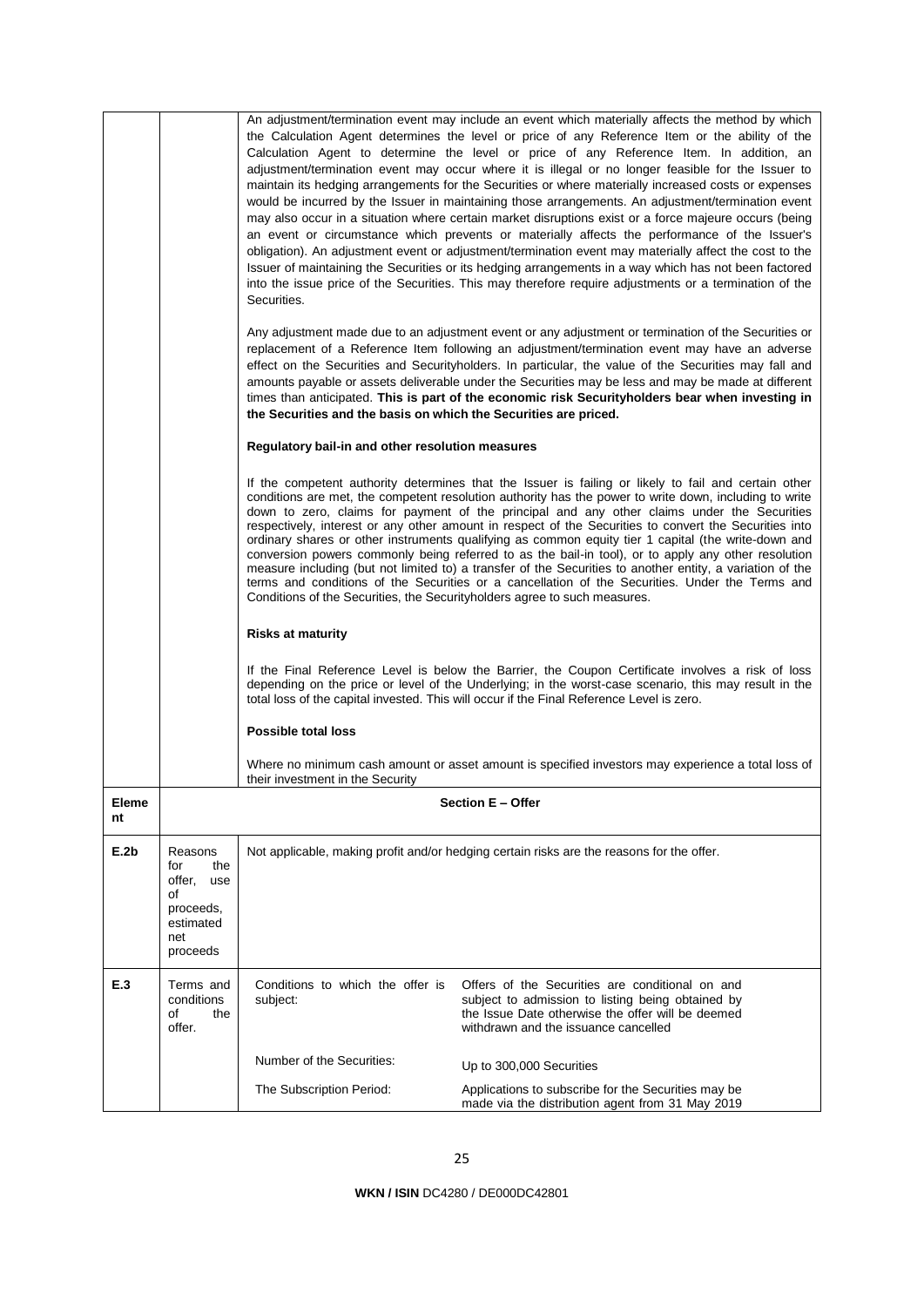|  |                                                                                                                                                          | (inclusively) until 26 June 2019 (inclusively) except<br>for the "door-to-door" offer for which the<br>Subscription Period will be from, and including, 31<br>May 2019 to, and including, 19 June 2019                                                                                                                                                       |
|--|----------------------------------------------------------------------------------------------------------------------------------------------------------|--------------------------------------------------------------------------------------------------------------------------------------------------------------------------------------------------------------------------------------------------------------------------------------------------------------------------------------------------------------|
|  |                                                                                                                                                          | The Issuer reserves the right for any reason to<br>reduce the number of Securities offered.                                                                                                                                                                                                                                                                  |
|  | Cancellation of the Issuance of<br>the Securities:                                                                                                       | The Issuer reserves the right for any reason to<br>cancel the issuance of the Securities.                                                                                                                                                                                                                                                                    |
|  | Early Closing of the Subscription<br>Period of the Securities:                                                                                           | The Issuer reserves the right for any reason to<br>close the Subscription Period early.                                                                                                                                                                                                                                                                      |
|  | Investor minimum subscription<br>amount:                                                                                                                 | One Security                                                                                                                                                                                                                                                                                                                                                 |
|  | Investor maximum subscription<br>amount:                                                                                                                 | Not applicable; there is no investor maximum<br>subscription amount.                                                                                                                                                                                                                                                                                         |
|  | Description of the application<br>process:                                                                                                               | Applications for the Securities can be made in Italy<br>at participating branches of a Distributor.                                                                                                                                                                                                                                                          |
|  |                                                                                                                                                          | Applications will be in accordance with the relevant<br>Distributor's usual procedures, notified to investors<br>by the relevant Distributor                                                                                                                                                                                                                 |
|  |                                                                                                                                                          | Prospective investors will not be required to enter<br>into any contractual arrangements directly with the<br>Issuer relating to the subscription for the<br>Securities.                                                                                                                                                                                     |
|  | Description of possibility to reduce<br>subscriptions and manner for<br>refunding excess amount paid by<br>applicants:                                   | Not applicable; there is no possibility to reduce<br>subscriptions and therefore no manner for<br>refunding excess amount paid by applicants.                                                                                                                                                                                                                |
|  | Details of the method and time<br>limits for paying up and delivering<br>the Securities:                                                                 | Investors will be notified by the Issuer or the<br>relevant financial intermediary of their allocations<br>of Securities and the settlement arrangements in<br>respect thereof. The Securities will be issued on<br>the Issue Date and the Securities will be delivered<br>on the Value Date against payment to the Issuer of<br>the net subscription price. |
|  | Manner in and date on which<br>results of the offer are to be made<br>public:                                                                            | The Issuer will in its discretion determine the final<br>amount of Securities to be issued (which will be<br>dependent on the outcome of the offer), up to a<br>limit of 300,000 Securities.                                                                                                                                                                 |
|  |                                                                                                                                                          | The precise number of Securities to be issued will<br>be published on the website of the Issuer<br>(www.it.x-markets.db.com) in accordance with<br>Article 10 of the Luxembourg Law on the<br>Prospectuses for Securities on or around the Issue<br>Date.                                                                                                    |
|  |                                                                                                                                                          | The results of the offer will be available from the<br>Distributor following the Subscription Period and<br>prior to the Issue Date.                                                                                                                                                                                                                         |
|  | Procedure for exercise of any<br>right of pre-emption, negotiability<br>of subscription rights and<br>treatment of subscription rights<br>not exercised: | Not applicable, a procedure for exercise of any<br>right of pre-emption, negotiability of subscription<br>rights and treatment of subscription rights is not<br>planned.                                                                                                                                                                                     |
|  | Categories of potential investors                                                                                                                        | Qualified investors within the meaning of the                                                                                                                                                                                                                                                                                                                |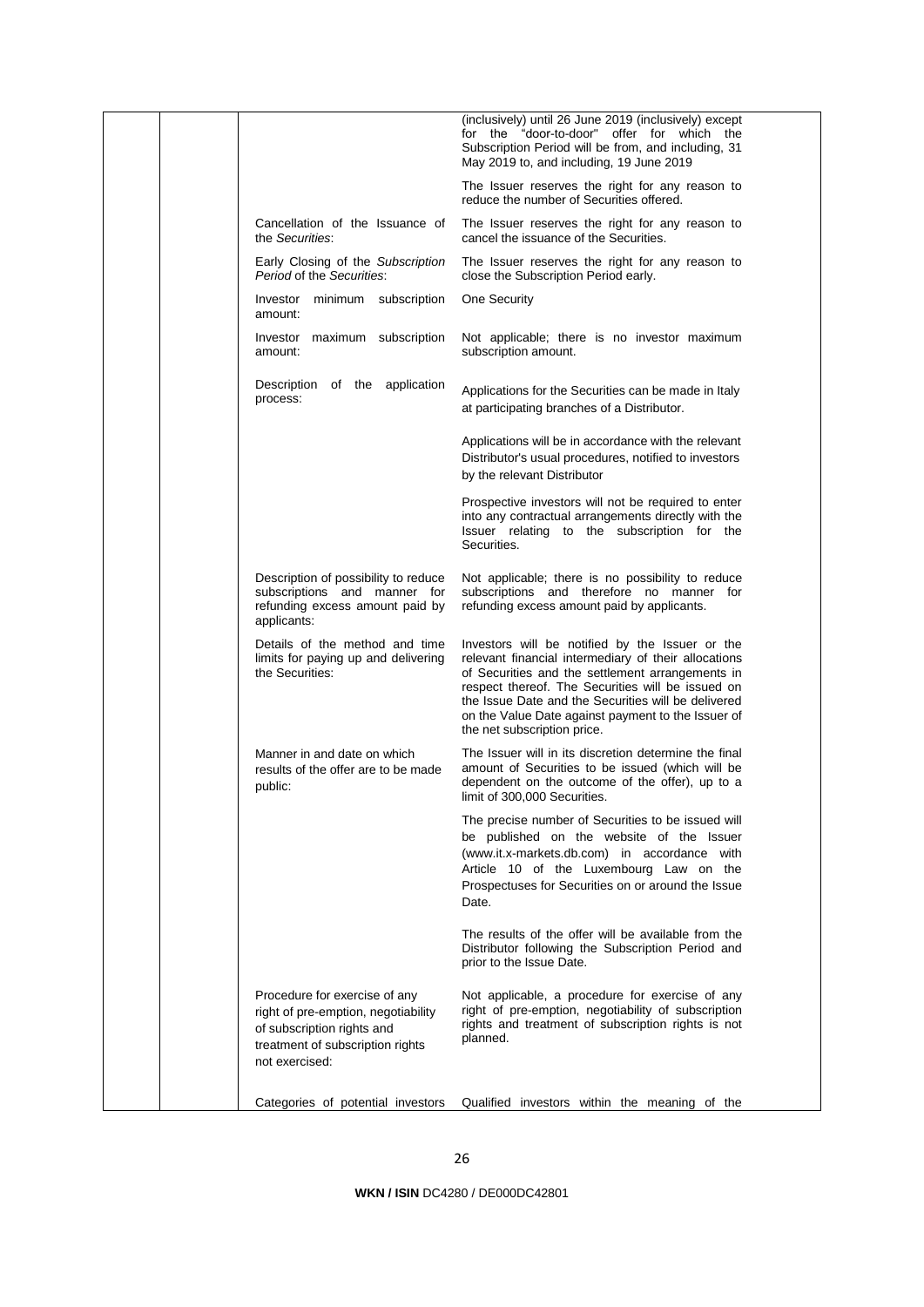|     |                                                                                                       | to which the Securities are offered                                                                                                                 | Prospectus Directive and non-qualified investors.                                                                                                                                                                                                                                                                                                                                                |
|-----|-------------------------------------------------------------------------------------------------------|-----------------------------------------------------------------------------------------------------------------------------------------------------|--------------------------------------------------------------------------------------------------------------------------------------------------------------------------------------------------------------------------------------------------------------------------------------------------------------------------------------------------------------------------------------------------|
|     |                                                                                                       | and whether tranche(s) have been<br>reserved for certain countries:                                                                                 | The Offer may be made in Italy to any person<br>which complies with all other requirements for<br>investment as set out in the Base Prospectus or<br>otherwise determined by the Issuer and/or the<br>relevant financial intermediaries. In other EEA<br>countries, offers will only be made pursuant to an<br>exemption under the Prospectus Directive as<br>implemented in such jurisdictions. |
|     |                                                                                                       | Process for notification to<br>applicants of the amount allotted<br>and the indication whether dealing<br>may begin before notification is<br>made: | Each investor will be notified by the relevant<br>Distributor of its allocation of Securities after the<br>end of the Subscription Period and before the<br><b>Issue Date</b><br>No dealings in the Security may take place prior to                                                                                                                                                             |
|     |                                                                                                       |                                                                                                                                                     | the Issue Date                                                                                                                                                                                                                                                                                                                                                                                   |
|     |                                                                                                       | <b>Issue Price:</b>                                                                                                                                 | <b>EUR 100</b>                                                                                                                                                                                                                                                                                                                                                                                   |
|     |                                                                                                       | Amount of any expenses and<br>taxes specifically charged to the<br>subscriber or purchaser:                                                         | Not applicable; no expenses or taxes are<br>specifically charged to the subscriber or purchaser.                                                                                                                                                                                                                                                                                                 |
|     |                                                                                                       | Name(s) and address(es), to the<br>extent known to the Issuer, of the<br>placers in the various countries<br>where the offer takes place:           | Deutsche Bank S.p.A. of Piazza del Calendario 3,<br>20126, Milan, Italy (a "Distributor" and together<br>with any other entities appointed as a distributor in<br>respect of the Securities during the Subscription<br>Period, the "Distributors").                                                                                                                                              |
|     |                                                                                                       |                                                                                                                                                     | The Issuer reserves the right to appoint other<br>distributors during the Subscription Period, which<br>will be communicated to investors by means of a<br>notice published on the website of the Issuer<br>(www.it.x-markets.db.com).                                                                                                                                                           |
|     |                                                                                                       |                                                                                                                                                     | Deutsche Bank S.p.A. will act as lead manager of<br>the placement syndicate (Responsabile del<br>Collocamento as defined under article 93-bis of<br>the Financial Services Act) (the "Lead Manager").                                                                                                                                                                                            |
|     |                                                                                                       | Name and address of the Paying<br>Agent:                                                                                                            | Deutsche Bank AG, Taunusanlage 12, 60325<br>Frankfurt am Main, Germany                                                                                                                                                                                                                                                                                                                           |
|     |                                                                                                       | Name and address of the<br><b>Calculation Agent:</b>                                                                                                | Deutsche Bank AG, Taunusanlage 12, 60325<br>Frankfurt am Main, Germany                                                                                                                                                                                                                                                                                                                           |
| E.4 | Interest<br>that<br>is<br>material to<br>the<br>issue/offer<br>including<br>confliction<br>interests. | issue of the Securities has an interest material to the offer.                                                                                      | Save for the Distributor regarding the fees, as far as the Issuer is aware, no person involved in the                                                                                                                                                                                                                                                                                            |
| E.7 | Estimated<br>expenses<br>charged to<br>the<br>investor by<br>the issuer<br>or offeror.                |                                                                                                                                                     | Not applicable; no expenses are charged to the investor by the Issuer or offeror.                                                                                                                                                                                                                                                                                                                |